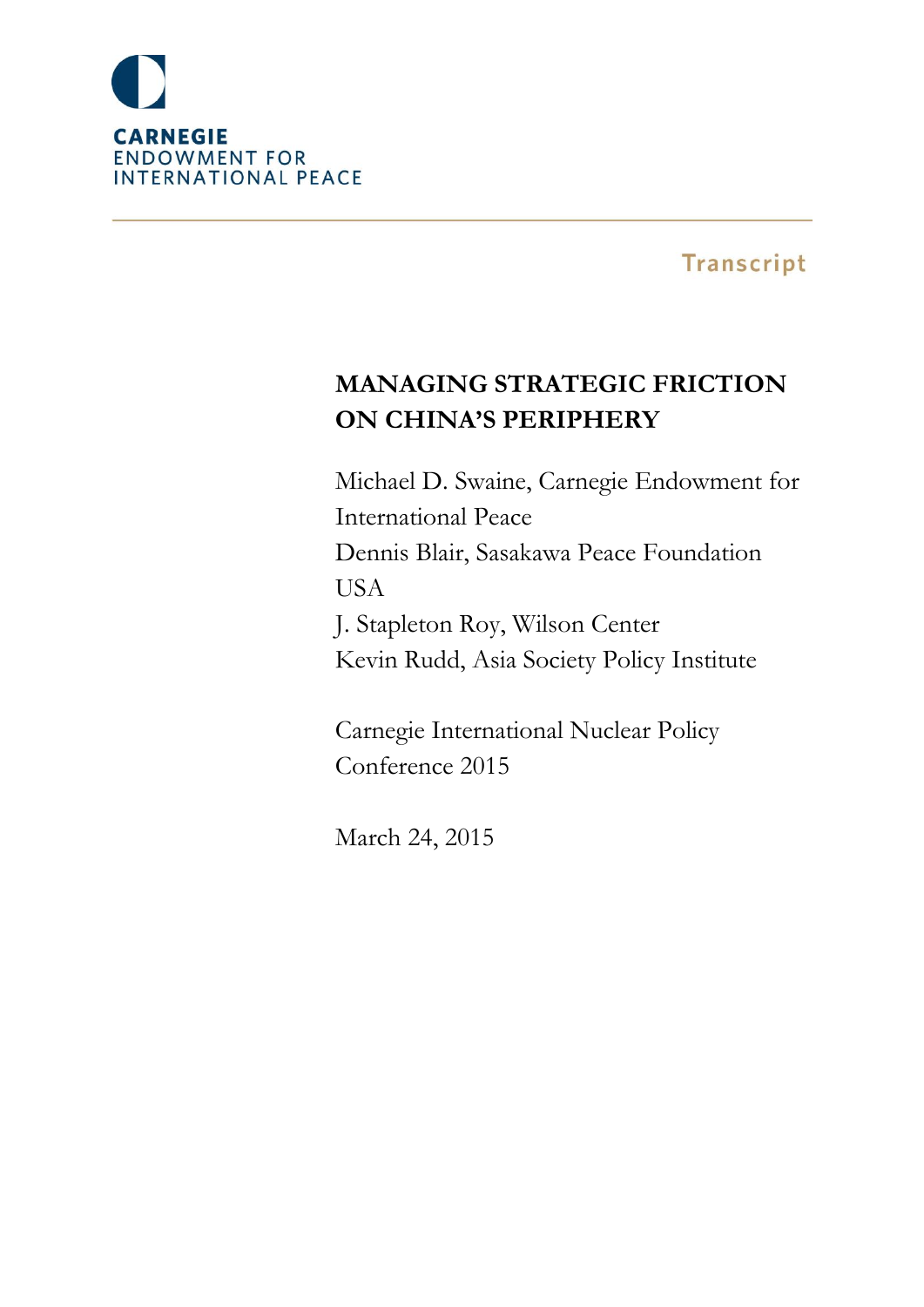## **(Transcript not checked against delivery)**

## **TOBY DALTON**

Welcome back for the second day. I hope you had a good time at the reception last night. Before I turn it over to Michael Swaine to introduce the next panel I wanted to remind everybody that if you have not done so already please try app. If you don't know your password, the app desk can help you. If you don't know the email that you registered with, the app desk can help you. If you need an iPad the app desk can help you. In other words please go to the app help desk if you need help. We've I think had good results with the app and really want to continue to use it and make everybody practice, so that when we do the session on prognostication this afternoon we will have a good sample. So with that I will turn it over to Michael Swaine to get things rolling this morning.

## **MICHAEL SWAINE**

Thank you Toby, thank you very much. Good morning. Thank you all very much for coming. My name is Michael Swaine. I am a senior associate at the Asia program in the Carnegie Endowment. I work primarily Asia and China related national security issues. And I will be moderating our discussion this morning. And as you have seen in your program, the topic of this session this morning is Managing Strategic Frictions of China's Periphery. This is a vital topic. It is not per say a nuclear topic but it is certainly related to nuclear issues, China and the Unites States being major nuclear powers themselves. As we know China's emergence as a global power and one that is beginning to project not just economic but also military influence especially in the region in the Asia specific poses serious potential and actual security challengers to many states on its periphery and these challengers create dilemmas for the United States which enjoys alliance relations with many of the countries in the Western Pacific and along China's maritime periphery in particular.

The United States is an Allie and a partner of many of these countries and it has acted as security guarantor in the Asia specific area in the maritime theatre since the end of the Second World War so the question here is, how should the United States and its allies interpret China's emerging capabilities in the Asia specific region? Both military and otherwise and its policies towards other countries in the region. How should the United States and these other States respond to Beijing's rise. Is the US re-balance a good response and a good strategy to deal in part with China's emergence as a major regional power? Which sources of tensions could potentially escalate to confrontation and are most in need of active management?

These are the kinds of questions that we want to address in this brief period that we have this morning and to do that we have three superbly suited individuals to engage in a discussion based on their practical experience and based on their knowledge in particular of Asia and of the US – China relationship. To my right in the middle is Admiral Dennis Blair, he is chairman of the board and CEO of the Sasakawa Peace Foundation USA. Then he is an expert on Asia specific policy and he serves on the Energy Security Leadership Council, the Aspin Homeland Security Council and the boards of Freedom House and the National Bureau of Asia Research and the National Committee on US – China relations. He was formally director of National Intelligence of the United States. He has also served as President and Chief Executive Officer of the Institute for Defense Analysis prior to his retirement from the USA Navy in 2012, Admiral Blair served as commander and chief of the USA specific command, which is when I met him actually.

And to my immediate right is Mr. Kevin Rudd her served as an Australia's 26<sup>th</sup> Prime Minister. He led Australia's response during the global financial crises. He helped found the G20 when he was in office. He is currently a senior fellow with Harvard's University's John F. Kennedy School. He is undertaking a major research project of the US and China which is of great interest to me.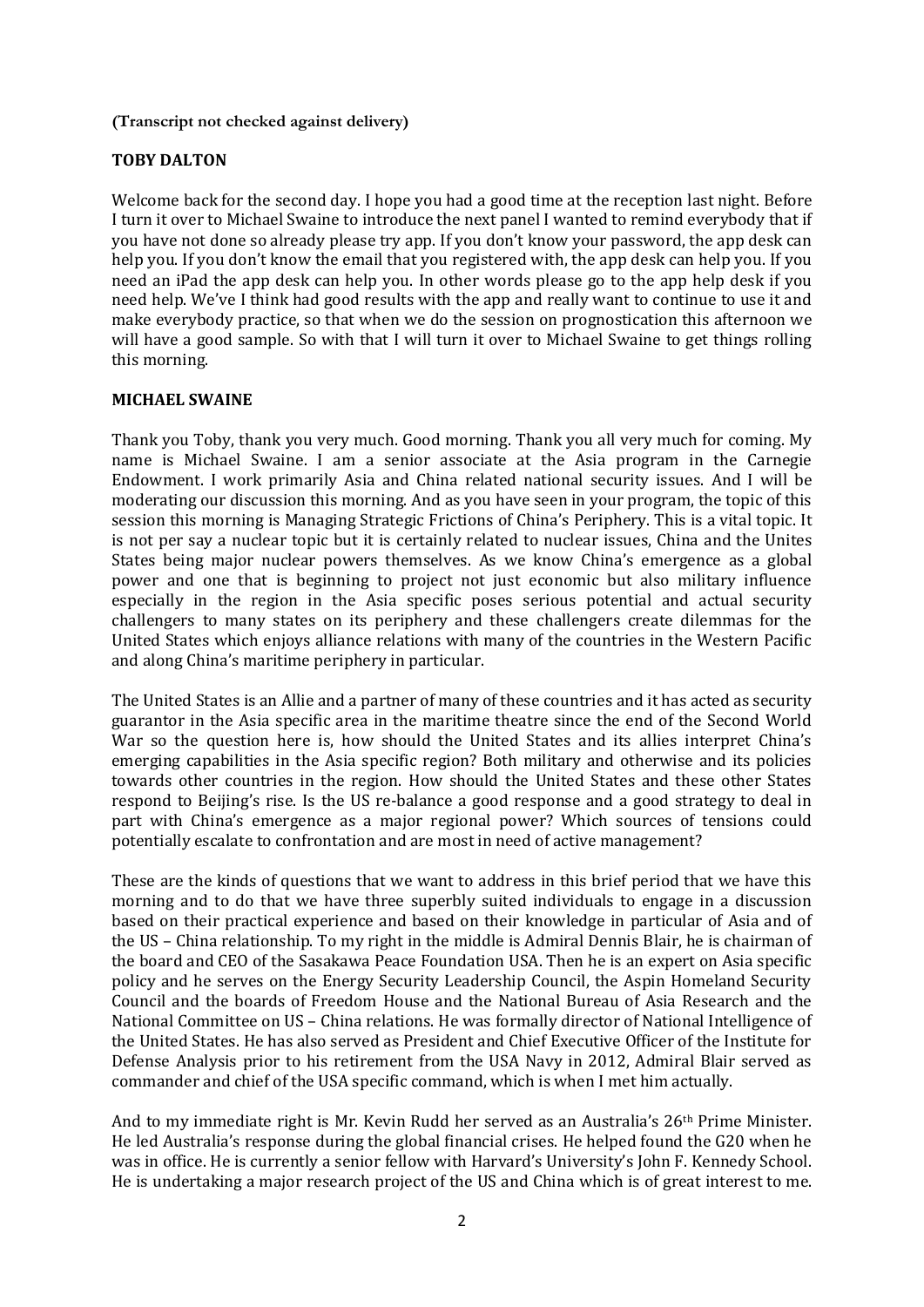He is also a distinguished fellow at Chatham House and a distinguished Statesman with the Centre for Strategic and International studies. He is also President of the Asia Society Policy Institute. And as I think many people also know he is quite proficient in Mandarin Chinese.

The third member of our discussion group is Admiral Stapleton Roy on my far right. As you can see he is not General Zhu Chenghu.

## **J. STAPLETON ROY**

Nor is he an admiral.

#### **MICHAEL SWAINE**

Nor is he an admiral!

## **J. STAPLETON ROY**

I am an ambassador, Michael.

## **MICHAEL SWAINE**

I will get to that. General Zhu was unable to join us unfortunately and surprisingly for himself as well as us, he was unable to receive approval from his National Defense University to travel to the United States at this time. So Ambassador Roy has very graciously consented to sit in for General Zhu and channel the Chinese view on certain of these issues. Many of you know Ambassador Roy; he is a distinguished scholar and founding director of the Kissinger Institute in China and the US at the Woodrow Wilson Center here. He was born in China, spent much of his youth there. He is also a distinguished former Foreign Service officer. He retired after 45 years in the US Foreign Service with the rank of Korea Ambassador, the highest in the service. His ambassadorial assignments included Singapore, China and Indonesia. On retirement he joined the Kissinger associates here at the Woodrow Wilson Center, a strategic consulting firm and then joined the Woodrow Wilson International Centre for Scholars to head the newly created Kissinger Institute.

He is also a trustee. We are very privileged to have him as a trustee of the Carnegie Endowment for International Peace. Now I would just like to say a word about the format. We have only here less than an hour and fifteen minutes now. We are going to use about 40 minutes or so for a discussion among the three of these gentlemen with myself moderating on this topic. After that we are going to take questions from the audience for approximately 30 minutes. So without any further ado I would like to start this discussion with the three gentlemen.

First I want to ask a question to each of them and hear their response. I'll begin with Kevin. I'd like him to give us sense of what he sees as strategic challengers post to the Asia specific by China's growing regional military capabilities and its dispute with its neighbors, but particularly to look at how this has implications for the political diplomatic and economic dimensions of the issue. Kevin?

#### **KEVIN RUDD**

Sounds like the history of the Western novel in five minutes, but we will give it a go. I think number one and I will dovetail here a bit with Stape, I think, in the absence of Zhu Chenghu and try outlining how I think the questions you've just spoken of as seen in Beijing. And therefore how the rest of us respond to what I think is an emerging Chinese strategic view. Number one, a point I'd lead with is conference and gathering, is an observation with which I think is generally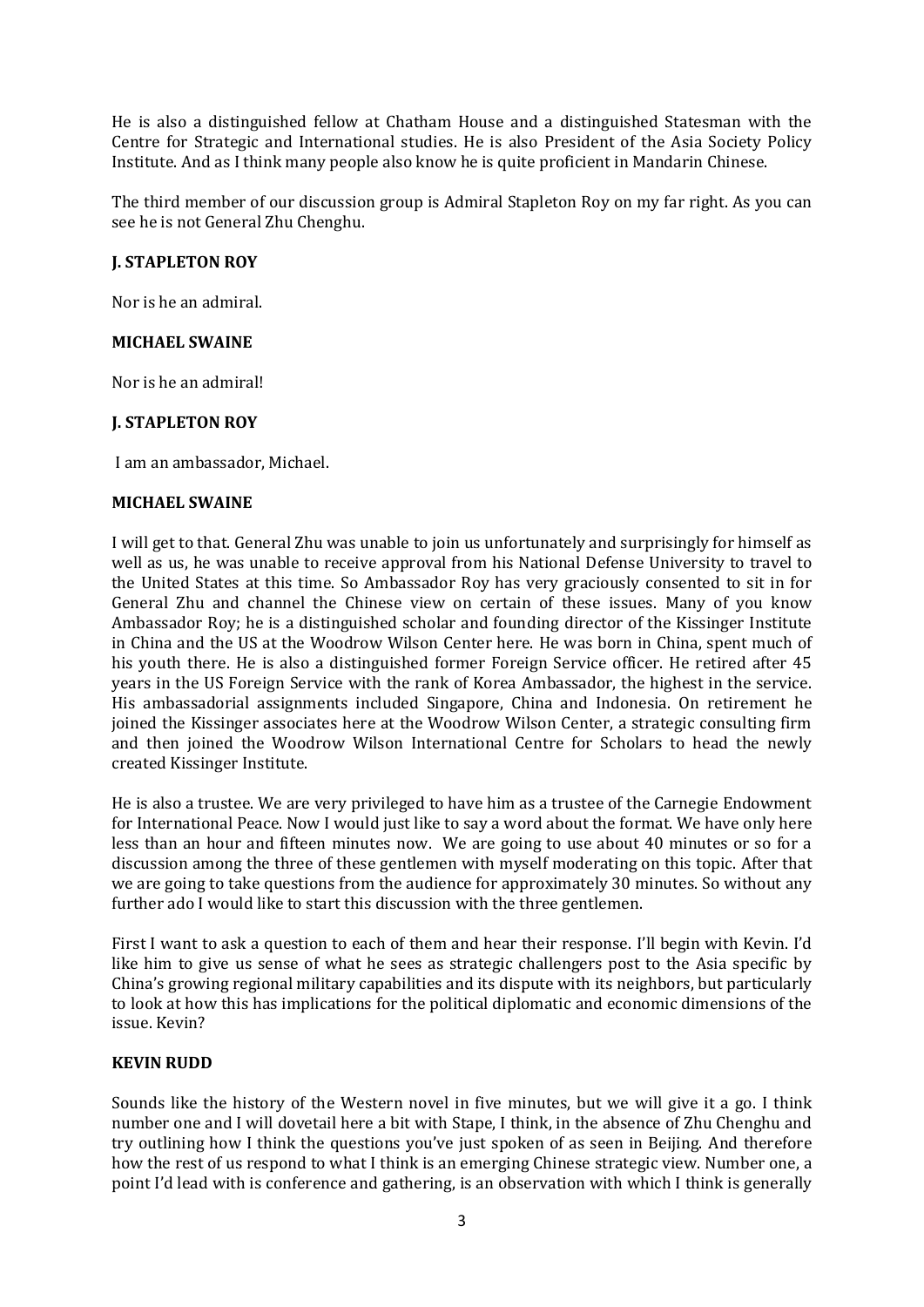accepted now but less so in a year or two ago. When we look at Xi Jinping, we are not looking at any Chinese leader alike we've had for the last 20 years or so.

This is not just a Chinese leader who is significantly powerful. He is at least the most powerful since Deng. And I think is fair to say is emerging as a political leader as powerful as Deng. And the reason that I say that is it is very important therefore to understand that Chinese policy both foreign and security policy is at present not static but dynamic and many of us who are familiar with following the Chinese policy debates over many decades now are accustomed to Chinese shifts very much occurring over an extended period of time and watching slow evolution. That is not the case and as far as sharing things, personality or policy predilections are concerned. Secondly, it is to understand therefore what his priorities are. And to be very blunt his number 1, 2 and 3 priority is to retain the central authority of Chinese communist party which he knows full well has been deep challengers of legitimacy because of endemic corruption and also more recent concerns about the parties performance on a range of domestic questions including the ability to continue to generate high levels of economic growth. And its flip side also, which is to manage environmental pollution in a way which simply doesn't cause massive public reaction. And this by virtue of party opinion poll research they now know there is a huge pervasive daily topic of conversation. Not just in Beijing but around the company.

So when he looks there for continued legitimacy and the position of the Chinese communist party to which he is personally dedicated. Not just and a convenience instrument but as a vehicle of ideology. He knows that there are these challengers to legitimacy and therefore a huge slice of his energy goes in this direction now. The second priority is this massive task of regearing the Chinese economy from its old growth model to its new growth model. He was seen a public debate to which there is no question marks about the substantiality of Chinese economic growth levels. There are multiple contributing factors for that. But again if you were to go to the standing committee of the Politburo and sit around it. There is only seven of them and could fit comfortably on this stage, then frankly the sustaining reasonable levels of economic growth by which we mean growth levels north of six. During a time of deep transformation and structural adjustment as they seek to re-engineer China's economic model from the past to the one that they have devised for the future is a formidable task and that occupies a huge slice of their time as well.

Which brings me to probably the third priority and that is to do that they wish to maximize strategic stability from their perspective, because they see this as "a period of strategic opportunity", that is the official term in the Chinese security policy lexicon and economic policy lexicon. And therefore is one in which China is to further consolidate its economic power. And for reasons such as that, that whatever has happened in China and Japan relations in the last the two years has by reason of strategic decisionmaking in Beijing been deescalated. I think folks in Beijing saw this as getting too close to the why during the events of 2013 and 2014 and as a result you will now see a whole range of external manifestations of that decision, not least of which is the trilateral with the foreign ministers in Seoul in the last week and more to come on that school.

And just to then flip down through the rest of the region briefly, the South China Sea is more of an open question. They do not see the security policy tripwire as being acute there as they have seen it around Senkaku Diaoyudao. And it is a consequence I think you will still see to continue the assertion of China's territorial claims, but always with this caveat fall short of a hot security crisis of one form or another.

My final point in terms of the security policies sort of radar screen. Looked at it from China's point of view and not entering the question of Chinese strategic nuclear forces. At this stage of our conversation is that if you flip around the dial what the Chinese also see is a merging set of strategic challenges and opportunities with their unresolved land border with India. President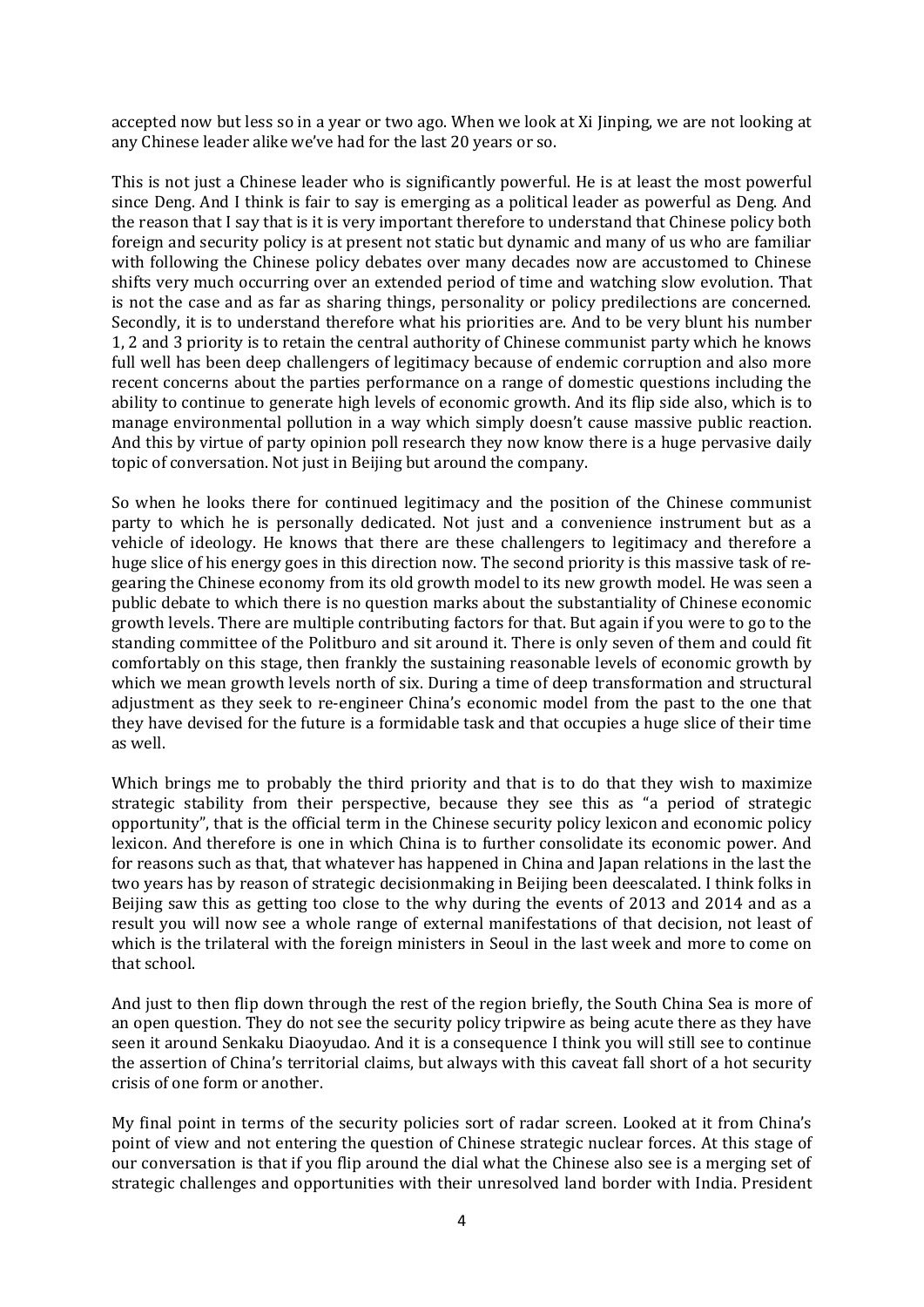Obama had a highly successful visit to India in January. Prime Minister Modi heads off to Beijing in May. And there will be an open question as to what China now does in response to what is seen as a successful diplomatic initiative on the part of the United States. And if I was making a bold projection, which I am sure will be easily disproven with the passage of time, do not rule out the possibility of a significant move in relation to the resolution of the land border. And the reason deeply in the geopolitics of it is when Xi Jinping looks at the history of how China's strategic environment has been consolidated and made better over the last quarter of a century or more – he is a deep student of his own countries history and his party's history – he looks with great admiration at what Deng did with the Russian border or the then-Soviet border back in 1989 and concludes from that with the resolution of that border China security circumstances fundamentally changed. If it was possible to find a landing point with Deli, I wouldn't rule that out as a possibility

Which brings me to conclude on the Russia question. This is more than I think simply a temporary relationship of tactical strategic convince. I think it would be complacent in Washington to conclude that this will not develop into something further. What further I do not know and I cannot predict it at this stage. But if you were to put down on one side of the page the things where common strategic perceptions and interests line up against those on the other side of the page where there are continued deep frictions I would not necessarily say that the latter continues to outweigh the former. In fact, I see the commonalities for reasons of domestic concerns about color revolutions through to external concerns about the position of the United States as increasingly aligned if we get onto the commonalities of energy security and energy supply coming out of Russia itself.

So to sum up party consolation first, get the economy right, maintain strategic stability, deescalate with Japan, and continue to assert policy interests in South East Asia and the rest as discussed. But the final point is this; there is however I think a new level of global activism in Chinese foreign policy and the students of Chinese foreign policy. If you want I think the best doctrinal statement of what it is about is Xi Jinping's statement to the Foreign Policy Work Conference of the Chinese party and state apparatuses at the end of November last year. Which is the best encapsulation, I think, of the new activism which underpins the foreign policy association of China's interests. But I think the economy first, the growing economy in the region of Chinese economic influence, politics following the economy, foreign policy following politics and in time from China's perspective the security policy interests follow accordingly. I'll leave it there.

## **MICHAEL SWAINE**

Thank you Kevin. Before responding and dealing with some of the points that Kevin has made I would like to ask Denny if he would basically address the same question. What sort of strategic challenges do you think are emerging in the region as a result of China's growth? Focusing in particular on your understanding of the military security dimensions of the issue.

#### **DENNIS BLAIR**

Thanks Michael. I think it is worth remembering that these territorial disputes in East Asia with the exception of Taiwan are not really classic irredentist issues. They don't involve lost homelands, large populations. They don't even involve high economic stakes, relatively modest hydro carbon resources around the islands and the East of South China seas. Rather they are matters of national pride. They are indicators of national prestige and there are issues of political importance within all the countries that are involved. Now most of these involved islands with few or no inhabitants. And they have been managed three ways over time in East Asia. The first way is treaty agreement: 1979, 1990 agreements between Malaysia and Thailand, for example. It is a series of agreements between Singapore and Malaysia over the years. In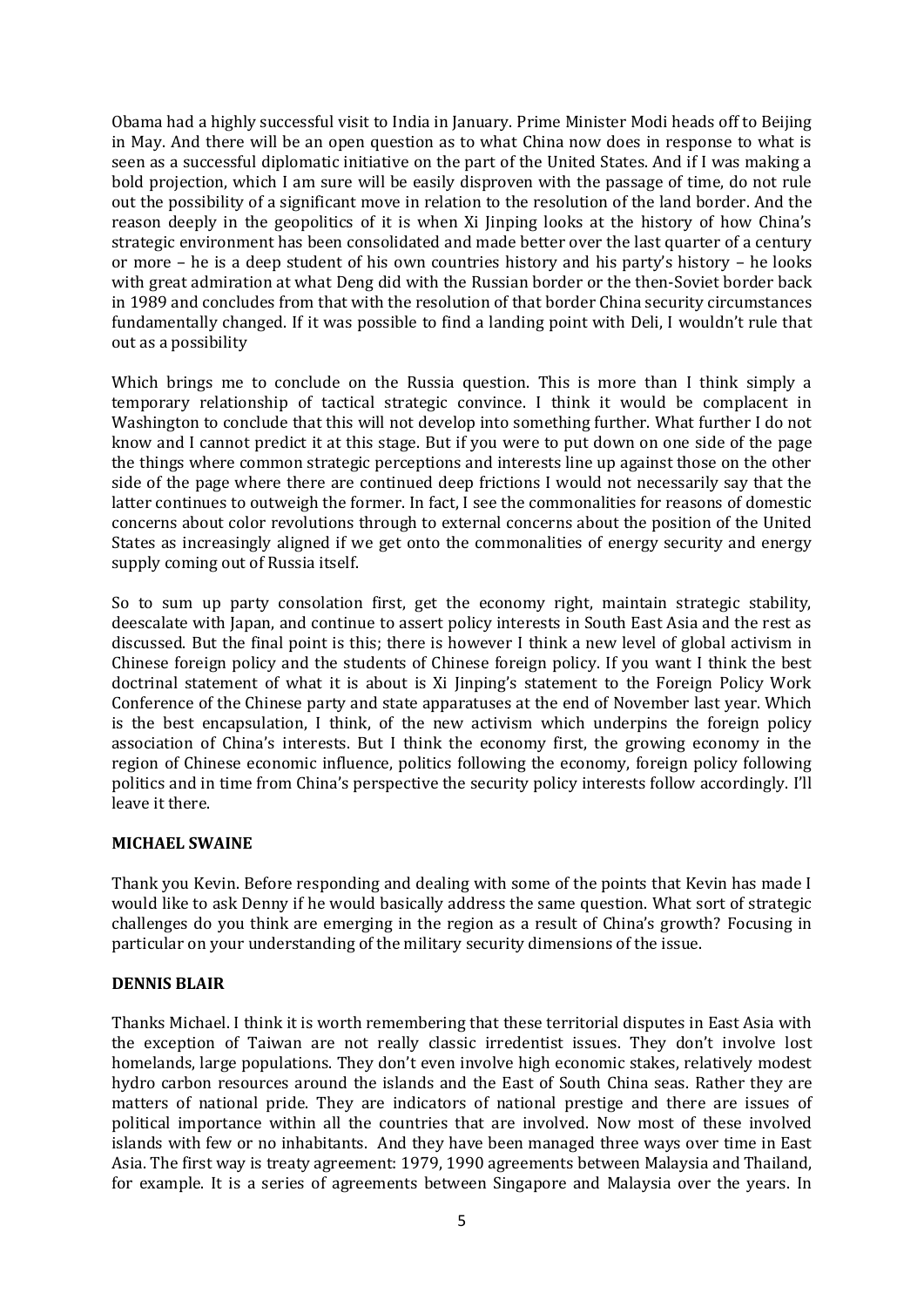2014 a fisheries agreement between Taiwan and Japan. So some of these are solved by classic compromise and diplomatic negotiation.

The second way they have been managed over time is a tacit agreement that there will be a diplomatic solution that military forces are simply not going to be employed. That complaining is about the highest level of aggression that will be seen from either side. Certainly the Kuril Island and northern territories are in that category between Japan and Russia. I would say that the same is true of the Dokdo Takeshima dispute between Korea and Japan.

The third way in which these disputes have been handled have been by military stand offs. Military preparations strong enough that the country that has physical position of the island has a good chance of being able to repel military aggression by the other country that claims that resulting in a lack of incentive or nothing really happening militarily. This has certainly been true of Taiwan for a long time and I would say it is now true for the Senkaku Diaoyudao dispute between China and Japan. It is also works for half-islands and Korea peninsula where the standoff is going on since the 1950s.

So those are sort of the three ways in which these territorial disputes have been managed and that brings us to the South China Sea in which none of these three ways has really been decided upon yet or worked out by the participates. There are tremendous differences on how the current round of disputes in the South China Sea happened after the 2002 agreement to handle them diplomatically. Things turned worse in recent years. If there is questions about who started it there is certainly no question about who is making a game now. China is responsible for about 80% of the aggressive actions that are being taken in that region these days. It is not using military means it is rather using administrative declarations, civil organizations such as coast guard and fishery enforcement vessels. Even commercial means, oil drilling ships, dredges. The military forces are used very sparingly and in the background, but rather this is being worked out in the grey zone as the Japanese plays it.

Now China has been making a game in this area and South China Sea. The American response has been quite tentative and week and I think it doesn't recognize the important American interest in the region. Should China achieve the full range of its territorial ambitions in the South China Sea then America, in fact all seafaring nations' access to the region would be severely restricted and controlled by China much to the disadvantage of other countries.

So what do we do about this? I would propose that we return to some of the classical ways of handling island disputes. But take a jump step, I would propose that an international conference be convened with a claimant nations supported by other seafaring nations like the United States, Japan, Australia and others. China should be invited. And the objective is to work out a rough international solution of claims in the South China Sea and that this conference be locked behind doors and not let out until they do it. Again China would not participate but I think the other countries based upon general precedents and standards could come up with a set of territorial seas, economic zones, and joint development areas which would roughly fair to the claims of all concerned. And then I think that the claimant nations themselves should act as if the results of that conference were in fact there territorial seas or exclusive economic zones and the rest of us should recognize the legitimacy of that conference and support the actions that are in accordance with it and oppose those which are not. I think this would return the classical ways of handling disputes like this to the South China Sea where they are currently dominated by these grey zone interactions on individual islands, administrative claims, appeals to the UN convention on the law of the sea.

And it would get us back on a track in which we could put this important area in the category of the other territorial disputes which I would say have been very well managed within the region. **MICHAEL SWAINE**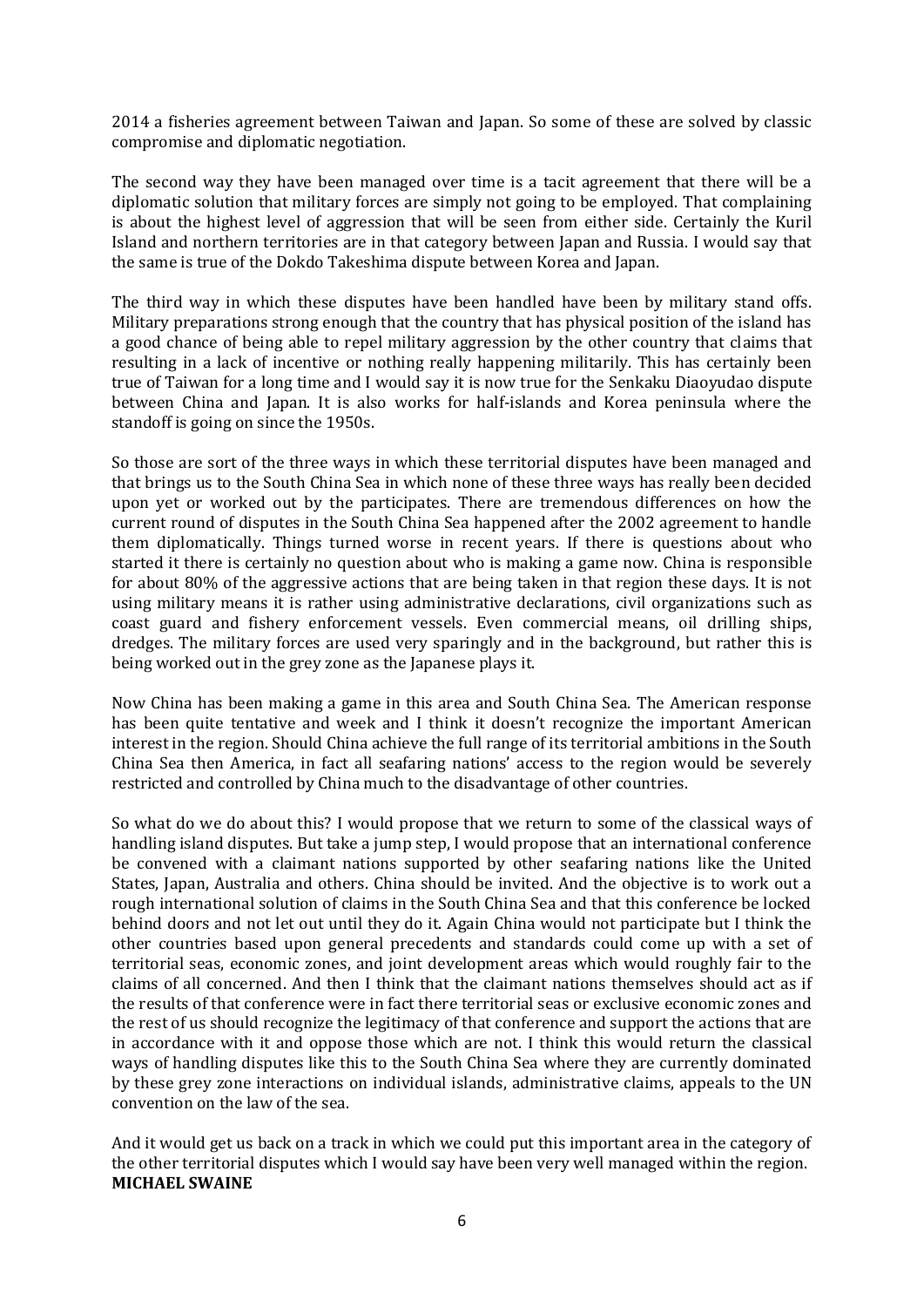Thank you. Now turning to Ambassador Roy I would like to ask the same question looking at the region, what do you see as the major strategic challenges emerging and in particular addressing the question of your interpretation of how the China might look at this. And this of course relates to what Kevin has said to a great degree.

## **J. STAPELTON ROY**

Thanks Michael. From an American perspective to deal with these strategic challenges it is important that we also understand how China views the issue and I am sure that General Zhu would be delighted if I made a stab at giving you a sense of how China looks at the strategic picture in East Asia and the world. First, the world is changing. The center of gravity is shifting from west to east in favor the developing countries with China in the lead of those developing countries. The global system needs to adjust to reflect these changes. China now has the second largest GDP in the world or the third largest if you treat the EU as an aggregate economy.

Even with a slower growth rate China will soon surpass the GDPs of the US and the EU. Deng Xaoping's admonition that the country should keep a low profile and concentrate on economic development was suitable for the first three decades of China's reform and openness policies. But that time has now passed. China now needs the active foreign policy of a major nation co mentioned with the countries growing wealth and power. China's interests are best served by buying into the existing global world order but at the same time it must change that existing world order to suit the changed world conditions and China's own interests.

Nevertheless, China's vast population means that national rejuvenation in China will inevitably make China the strongest country in the world with the largest economy. This is not a vigorous ambition it is simply a natural development given the nature of Chinese population. China faces numerous challenges. It has land border with 14 countries and potential security threats from major off-shore countries such as the United States and Japan. Four of its neighbors already have nuclear weapons aside from the United States. The United States has passed its peak but remains economically and militarily very powerful. China needs a peaceful environment and decent relations with the United States in order to meet its long-term goal of achieving the GDP of a middle income European country by 2049, the 100th anniversary of the establishment of the PRC. But at the same time, it must resolutely uphold its sovereignty and territorial integrity.

But the United States is blocking China at every turn. It seeks to maintain its naval and air superiority over China thus denying China the ability to defend its own territory. It has been interfering in the Taiwan issue for 65 years and continues to sell arms to the island in violation of its undertakings in the August 17, 1982 joint communiqué. Despite its insincere rhetoric it opposes China's growing international role and influence. The United States seeks to insight and embolden its Asian allies and to confront China while maintaining its own contacts with China. As a result, strategic competition between China and the United States is increasing. The United States first paid lip service to but is now resisting China's proposal for a new type of major nation relationship that could limit such competition based on the principals of no conflict, no confrontation, mutual respect and win-win cooperation.

China believes that the changed circumstances in Asia require the establishment of new security and cooperation architecture in Asia and the Asia Pacific. While Asia should remain open to other countries, Asian countries should take the lead in running the affairs of Asia. China's recent proposal for an Asia infrastructure development investment bank and the building of a Silk Road economic belt and a 21 century maritime silk road demonstrate that China seeks to promote the economic integration of Asian countries and deep in regional cooperation. The United States should work with China rather than resisting change and seeking the whole of China down. So you see that China's perspective on the region is somewhat different to ours. We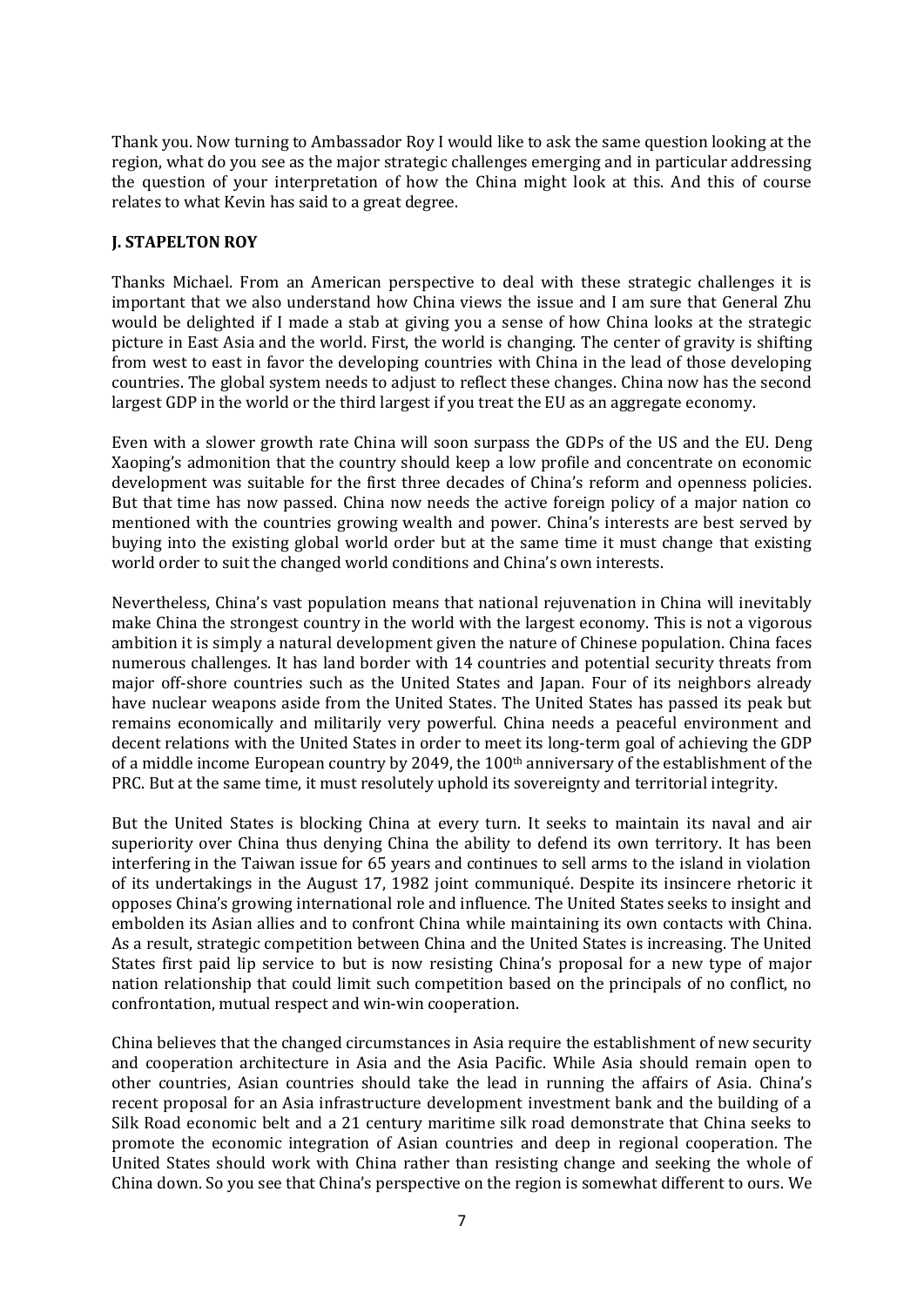talk about China's aggression in the South China Sea, from China's stand point it has been sailing through this islands for centuries. It was mapping them and naming them at a time when all of the other claimants were colonies of European countries or the United States.

Defending your own territory and your sovereign claims is not aggression by any definition. So Americans distort the way that China is looking at the issue from China's perspective. Now I have been giving you a Chinese perspective. I have myself an American perspective. So I would not present the issue the way that I have just presented it to you but I think it is important to understand how China looks at the issue because it is not an irrational approach. It reflects a way that if you were Chinese you might look at the issue as well. And as the Chinese adage goes, Admiral Blair I am sure is aware of it, if you want to win 100 hundred battles you need to understand the other side and you need to understand yourself. So I was attempting to give you a sense of how the other side looks at these issues. Thank you.

# **MICHAEL SWAINE**

Thank you Stape. I think you channel General Zhu quite well.

# **KEVIN RUDD**

It underlines the point as why we need senior Chinese at forums like this. I would just like to say to our Chinese friends that it is really important to have China's voice at gatherings like this. And hopefully that will change in the future.

## **MICHAEL SWAINE**

I would like to talk up the point that you touched on but we haven't really addressed in any detail. And that is the United States and US policy in addressing these issues. Kevin has spoken about different aspects of US policy in the region, relations with India, but I'm interested to understand a little bit more about how you look at the US position in the region today? How you think the United States should adjust their policies, if it should in the near to medium-term to deal with this dynamic situation? Denny has mentioned that he believes the US response in the South China Sea is tentative and week. So I would like to get a better understanding of how you characterize the US position today and its policies and where you think they might go as briefly as possible? Kevin could you comment on that?

## **KEVIN RUDD**

Yes sure, the last thing people welcome is former prime ministers landing in their country and telling them how to run it, so I will just be a little circumspect in what I say. My friend Gareth Evens over there will be less circumspect later on – good to see you here, Gareth. One point about America's perception in the region – and I don't think it is well enough understood here in DC – it is not a political point, or a foreign policy point, it is an economic point: China is the number one economic game in Asia. That actually is a transition that has been occurring over the last decade. It is now a reality. Therefore when the region looks at the question of China and the United States understand the game has shifted.

I just needed to say that very bluntly and very loudly. It is an objective fact. But here is a simple number which is a global number of how many countries in the world have China as their largest trading partner? 123. How many have the US as their largest trading partner? 64. If you were to go through Asia I think you would probably find China ahead of the United States in every single economic relationship, ever single trading relationship as of now.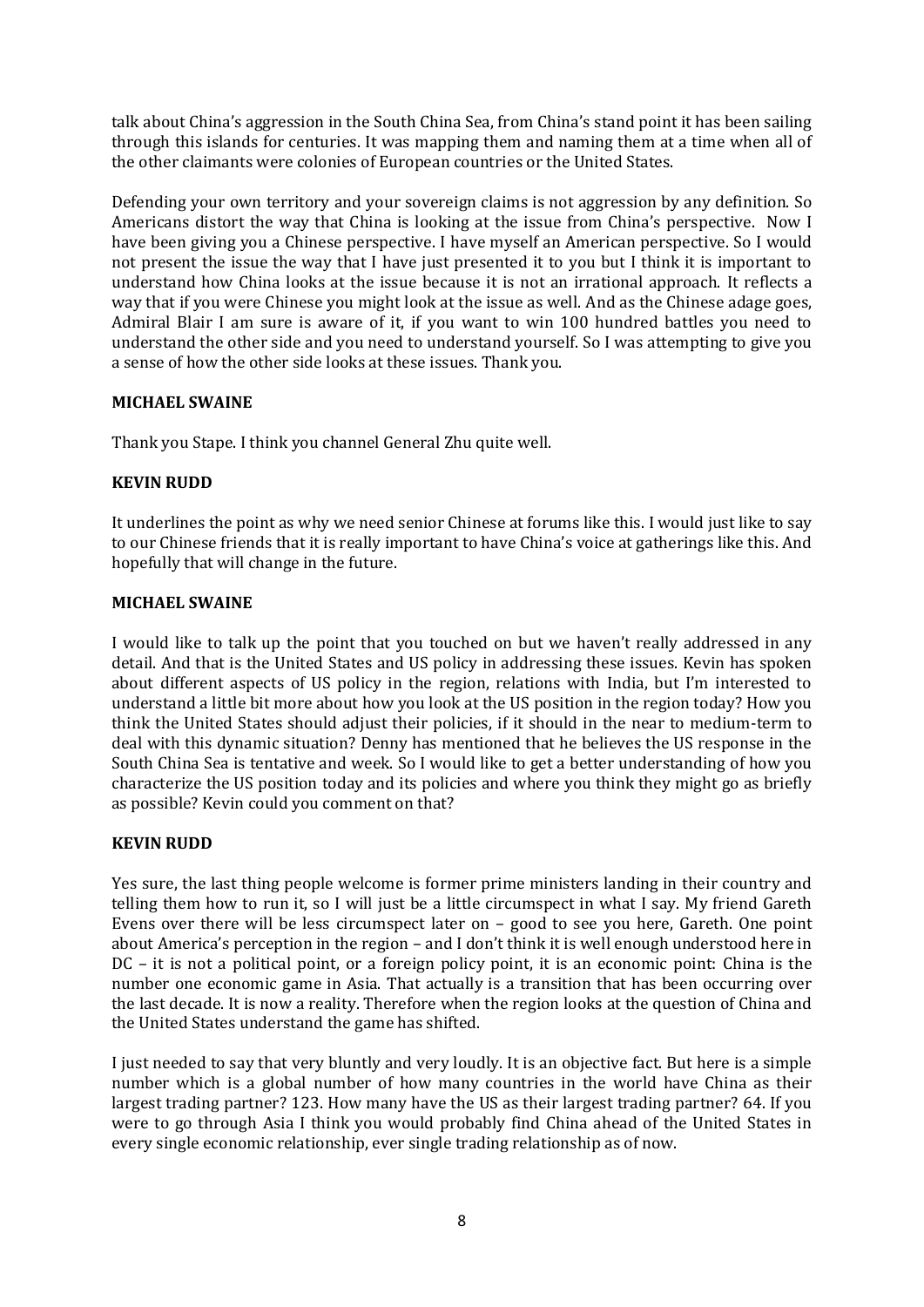On the investment front, understand this as well. That game has now changing. China is now the world's second largest destination for foreign direct investment. Well that has been the case on and off for quite some time. China is now the world's third largest source of foreign direct investment and rapidly changing. And it is not just private firms at it, if you look four trillion dollars in China's foreign exchange reserves and the fact that these will not permanently remain in US treasurer notes that they will also be looking for other forms of constructive investment from their perspective in maintaining the value of their reserves and then they are actively through sovereign well funds and other mechanisms looking at how to deploy an extraordinary amount of capital, even if it is just a proportion of what I've just described. So I believe the investment game is changing as well.

Let me go into a third element: the renminbi. There is an assumption in the US that the US dollar is permanently unchallengeable as the reserve currency of the world. I don't think that that is the view in China. There is an internal debate about that and certainly led by very sober individuals including Zhou Xiaochuan who is the governor of the People's Bank of China, who looked at these things in terms of global long-term macroeconomic stability. But they're a ways off from any immediate liberalization of the capital account. But if you look at the immediate term as to what China has now done with our 24 different bilateral currency swop arrangements around the world and the use increasing the renminbi as a currency for trade transactions. The renminbi now counts for 15% of the total volume of trade transactions around the world, in other words, not intermediate through the US dollar. Now where does that go to all the time in terms of the currency and capital? Open question.

But here is my point, the economic nature of the game is changing in a very fundamental way and therefore this is a big reality in the minds of most governments that I visit in the region. Mind you I haven't visited mine most recently but that is because I came second in the last elections. So a point about the framework for the relationship: Xi Jinping, I think building on the Stape's very good exposition before, is a highly rational individual. Given what both Stape and I have said about the framework which he brings to bear on China's strategic challenges and opportunities in the region and the enormous array of domestic challenges he currently confronts, there is I think an opportunity to develop what I would describe as a broad common strategic narrative between China and the United States which is capable of accommodating differences which cannot be resolved in the foreseeable future, maximizing cooperative endeavor with the objective long-term of using the political and diplomatic capital from the second of those arms to try and, shall I say, build strategic trust step by step.

It is not a Pollyanna-ish of the world. I mean in terms of South China Sea, everything that we have been discussing here is a real hard edged national security sovereign interest question at play. We can't just sort of brush that away in some sort of kumbayah moment. It is just not going to happen. But what I think is and it is certainly in the strategic mind of somebody like Xi Jinping, who self-describes by the way as a grand strategist, it is a very important consideration, is how in fact we craft a strategic framework between the United States and China for the longterm which they can make sense of internally but which also has utility in terms of managing irreconcilable differences now, building on what is quite an emerging array of common strategic, economic and other interests, and then trust building overtime.

The framework that I've been working on for the Harvard Kennedy School for the last year is nothing terribly flash but it is basically constructive realism for a common purpose. Realism about the hard stuff, constructive about the things you can do together with the view to a common purpose being evolved by step by step building strategic trust overtime. It is not perfect but I think one of the deficiencies at present is that we internally, by which I mean the United States here, have a quiet internal narrative about what we think China is up to. They, as General Zhu Chenghu/Stapleton Roy said just before, have a well-developed internal narrative about what they think the United States is up to. I don't see any common narrative at present.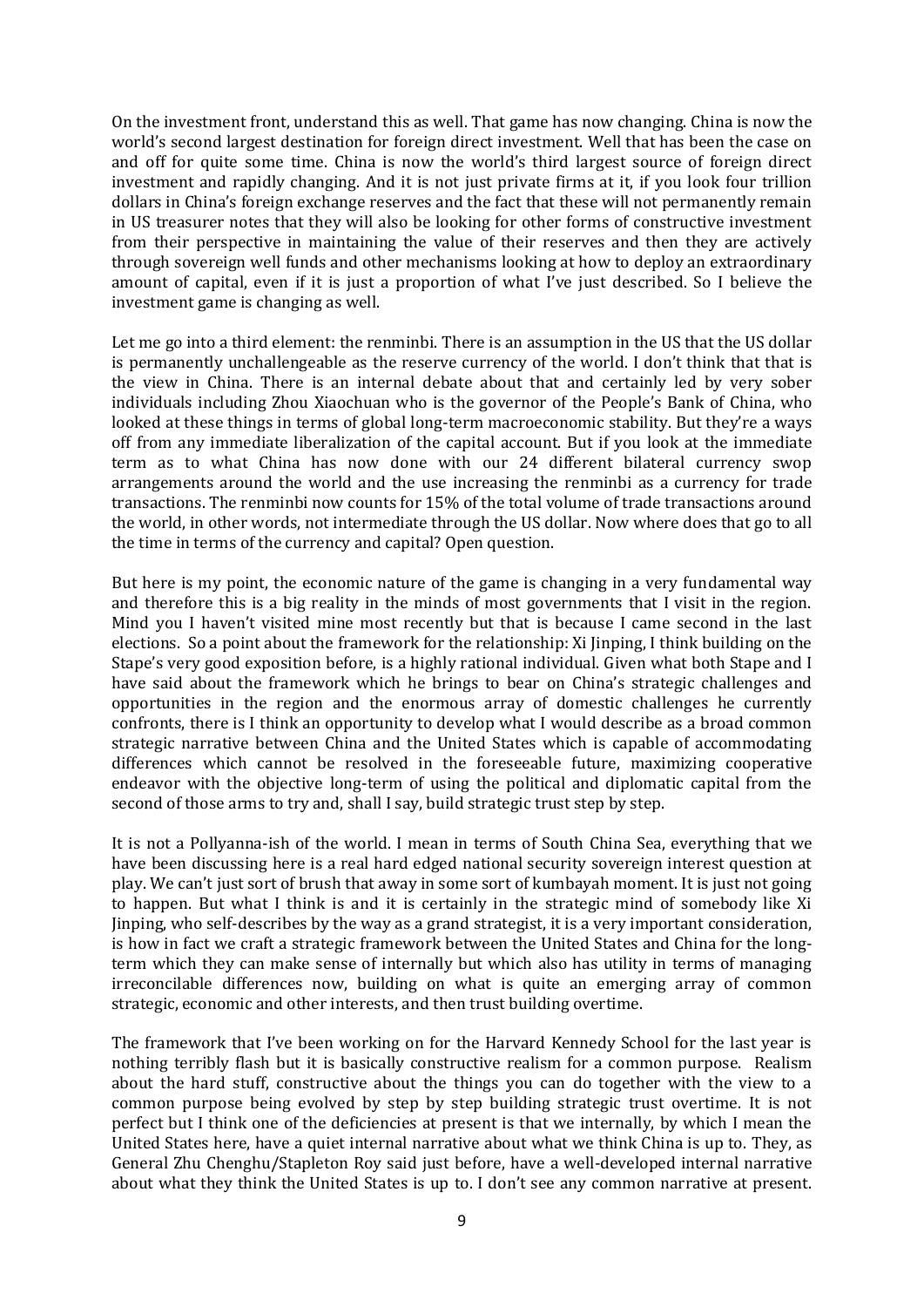frankly. And it is useful to have one if simply to maximize the prospects of strategic stability for the shorter term. Frankly, I think is a mechanism for transforming this relationship over time.

## **J.STAPELTON ROY**

Yes I would just add onto that Kevin, it is true that China's economic prowess has made a big difference within the region but it's a limited region. No country that I know off or that I've talked to with a couple of exceptions wants China at this stage to be the leader the general economic system in East Asia. The only respect they pay to it is economic prowess. So they sort of balance off the figures that you cited with the sort of East Asia that they would like to live in, because on top of China's economic prowess and mercantilist, often oppressive way certainly of treating their own people and often of treating other countries. Australia itself is in this dilemma that its largest partner being China and its long-term security being the United States.

## **KEVIN RUDD**

We have never seen this as a dilemma by the way; we just walk and chew gum at the same time. But there are countries a lot smaller than us in the region, all I'm saying is money speaks and I'm just trying to make a very aggregate point here about how things are shifting. And where it lands I am not sure but if you are looking at it from a classic old Soviet point of view: the correlation of forces. I haven't heard that term since I was in short pants. This is shifting in a negative direction from a US perspective and we need to be simply mindful in crafting strategic frameworks for the future.

#### **MICHAEL SWAINE**

I think that is true, but I don't think we should extrapolate the last 10 years into the future. As you know and as you said, China is having to go through a tremendous wrenching change of its model. The old "assemble products to be sold to the United States and other countries and invest in infrastructure" model is dead and the third planning was a very dramatic case of that. So I think that the future will not be like the past economically. Japan is transforming with urbanomics, China is having to transform, the United States must make an economic transformation. And the question is who can do that successfully so that the future projections of economic growth become settled in the minds of the countries themselves and those who are observing. And I am not necessarily sure that I would bet on China.

## **KEVIN RUDD**

Can we hold on that one for one second? Just one point on the economy. It is an open question how the Chinese economy will land. And my friend at Harvard, Larry Summers, quite a brilliant paper he has put out last year on the dangerous of extrapolation. But we have been warned of the danger of extrapolation with China for the last 35 years and they have continued to extrapolate quite successfully. Now the growth rate is coming down. There is a whole bunch of reasons why we are not going to see 10%, 8% growth in the future. Question is how much, how sustainable, and will they be able to navigate through? All I am saying observing the region in 2015, I may be the bearer of bad tidings here but this is what is happening on the ground and in terms of regional economic architecture questions. Whether it is on the trade questions or the finance front. Whether it is a debate about the Asian infrastructure bank or whether it is a debate about frankly the future about TTP or FTAAP.

Underneath all of that is this massive thing happening and it's called Chinese trade investment activity. And even if growth comes down from eight to six – and six is the accepted internal, not official, but internal benchmark for what is necessary for social stability, it used to be eight or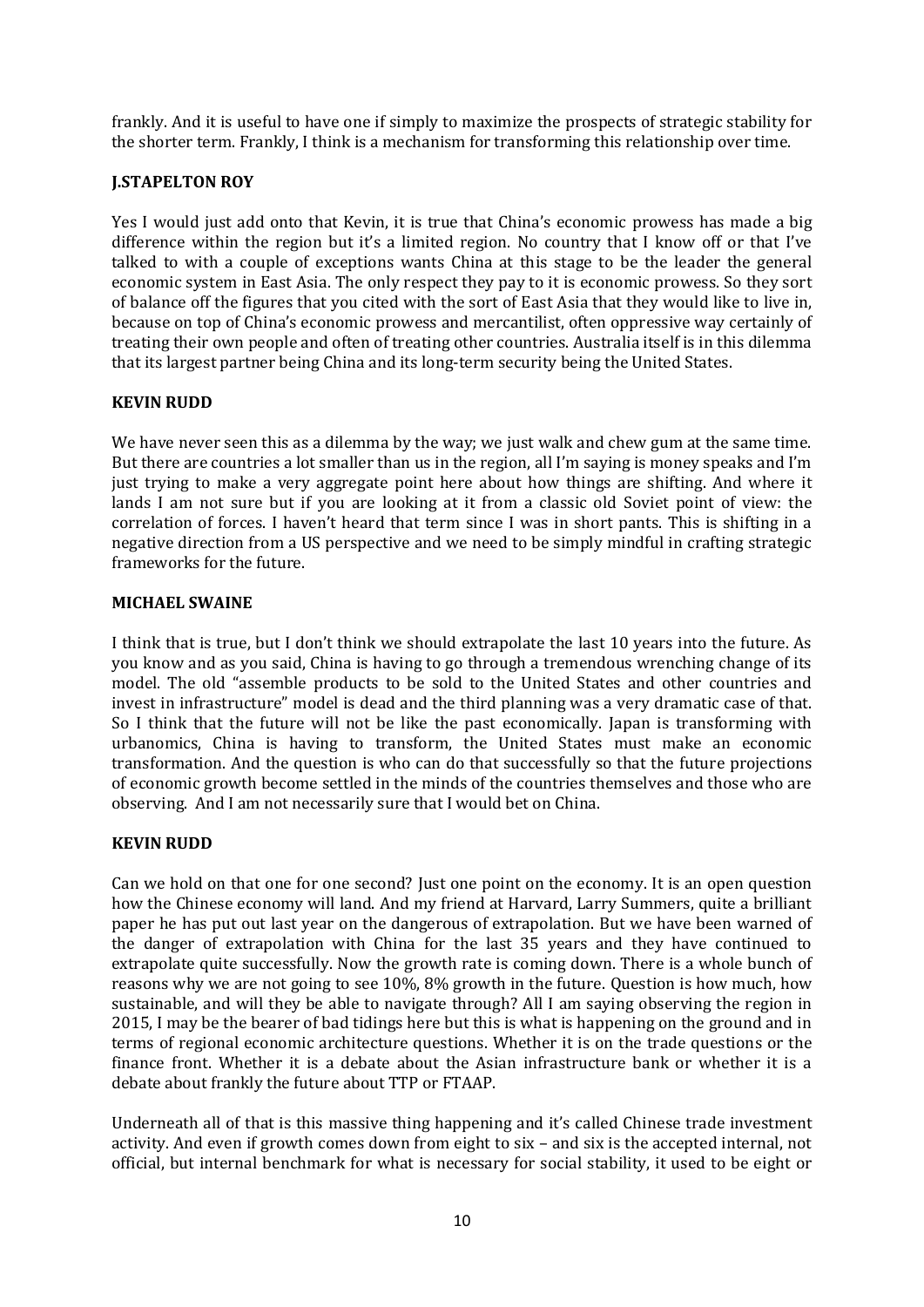ten – and that is still a powerful economical phenomenon unfolding across a whole of small polities.

## **DENNIS BLAIR**

I think the perception is obviously there, that China's economy – many Americans now polled believe that China's economy is stronger than that of the United States. I think in the region there is perception of that and perceptions are important of course. You can't see long range on this. But I think that is an issue that has to be dealt with and Stape I would like to ask you as you listen to this conversation and you hear –

I mean on the one hand there is a strong argument to be made that China's economic influence is certainly growing in the region whereas the United States is still looked at as the primary security guarantor. So there is a potential disjuncture there. In terms of levels of influence, types of influence. How do you think the United States is positioned to deal with this issue over the near to medium term and even beyond that?

## **J. STAPELTON ROY**

In contrast to some other geographic regions of the world, I actually think our policy framework for East Asia is pretty good. We are not trying to hold down China. We have over 500 billion dollars in bilateral trade with China. That is not characteristic of a country that you are trying to hold down. I think our problem is that the way the economy, the US economy which is inherently very strong, cannot generate the public funds necessary to have a balanced approach in East Asia. We talk about the rebalance. The rebalance is universally perceived in East Asia as a military rebalance because within a constrained government budgetary picture the military is better funded than the other departments of the government. The military will tell you that they are badly restrained themselves, in part because of sequestration. So I am making a distinction between the strength of our economy and the strength of our public funding for the necessary business of government, which includes the foreign affairs component. If you look at our six geographic regions in the State Department, the East Asia Pacific region ranks fifth in terms of the development funding available to it. Our biggest project in a sense is the Lower Mekong Initiative and we put several hundred million dollars into that. Japan with a smaller GDP than the United States puts more into it.

In other words, our rebalance in East Asia is largely a military rebalance and it is not intended to be. It is intended, and the East Asians tell us that they want us, to be more involved in the region where China's economy is so much a driver of growth that China's neighbors while benefiting from that growth are concerned about being overwhelmed by China's growing economic wealth.

#### **MICHAEL SWAINE**

So what would you like to see the United States do that that it is not doing to address some of these problems?

#### **J. STAPELTON ROY**

I think that we need to be better at adjusting to the necessary process of change, not appear to be fighting against it. To be a status quo power that with the world changing around us we want to maintain the post-World War II institutions and not make the changes. Our problem, again, is a domestic one. We can't make the changes because Congress won't approve the necessary changes. How do we address that question? Well I think our political candidates have to start talking about that. They talk about other issues. They don't talk about how the United States can remain a highly competitive country in a competitive world where China is in danger of eating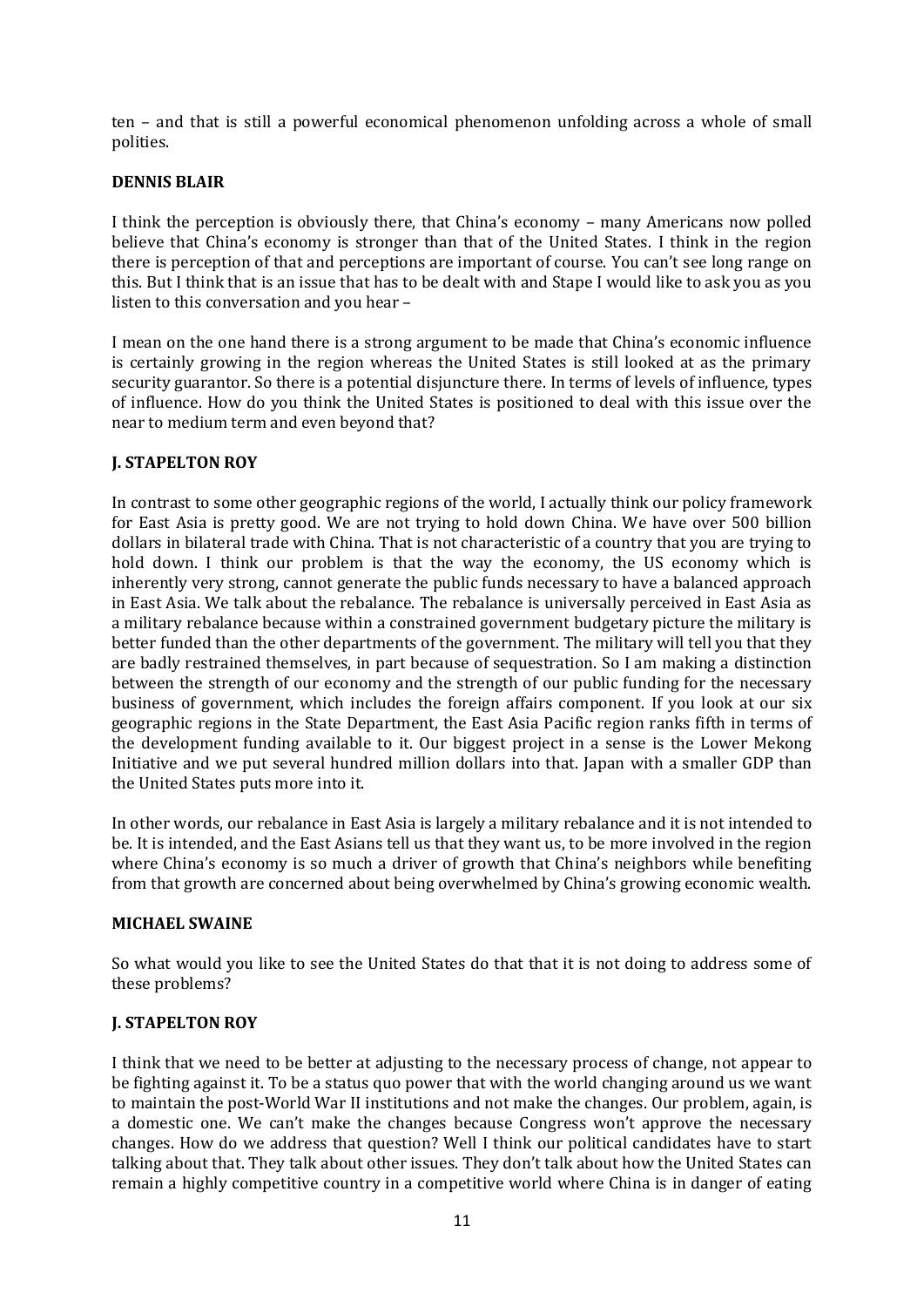our lunch. And I think that is the number one challenge to our strategic ... [overtalking] it's a domestic challenge.

#### **MICHAEL SWAINE**

It is an important domestic issue.

## **KEVIN RUDD**

Now our Chinese friends are deeply respectful of the power of the United States. I mean all of us who have been dealing with this relationship for a long time know that. I mean, Admiral, you would know that directly. And when you speak to our Chinese interlocutors, and I speak at National Defense University and Chinese Academy Military Science quite frequently, they are deeply respectful of Uncle Sam's military. These are deep strategic realists and when they look out to mid-century they still see the United States as this formidable and, in all probability, dominant strategic force in most categories of its kits, equipment, and capabilities. And if I was looking at this from an American point of view on the economy question, and frankly the demography and economy question, there are huge grounds for American optimism. Number one your population is growing and it is young. If you take this broader entity called NAFTA into a future lens and look at it by mid-century you are looking at an entity of an integrated economy of 600 million people. That is big.

Demography is working in China in the reverse direction. China's population will peak round about 2026 by the time we get to mid-century down to 1.2 and worst case scenario planning down to about a billion or just under. Assuming that the American economy continues to fire based on its enormous strengths in terms of innovation and the rest. Then frankly what I find in China when I talk about a fashionable thesis in Beijing, and I think quite a dangerous one in recent years, is that the US has been in a reversible structural decline. Is that there is now a deep reappraisal of that. Partly through your economic recovery but I think partly also because of the deep students of American history who are alive in Chinese think tanks and the official community.

So what I would say is frankly in the aggregate there is a hugely positive position for the United States to be in. So given China's perception, I think and Xi Jinping's perception of continued US power, frankly notwithstanding what I have just said about the economy and how US economic powers are seen within Asia, there is an opportunity frankly for these two elephants in the living room to work out as I said before a common strategic narrative which is not one which concedes fundamental US and allied interests, but one which does find a way through. And I think that simply requires diplomatic imagination.

#### **DENNIS BLAIR**

Michael, we have to mention this connection to the Trans-Pacific Partnership.

#### **MICHAEL SWAINE**

Sure.

#### **ADMIRAL DENNIS BLAIR**

Because how the United States will be received in East Asia heavily depends on whether or not we are successful in pushing through that agreement to final conclusion.

#### **MICHAEL SWAINE**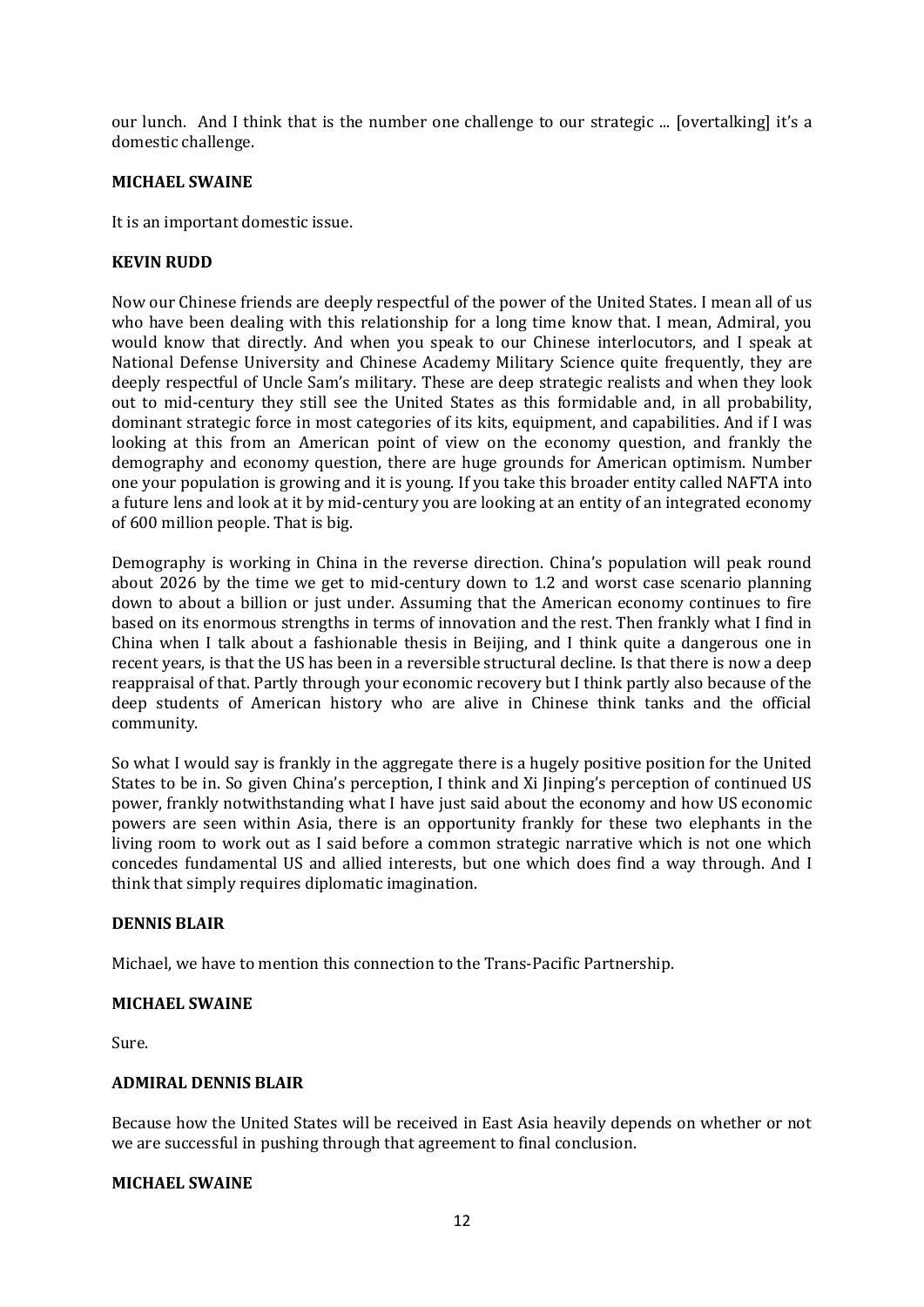And that again is a domestic issue isn't it?

## **DENNIS BLAIR**

It is a domestic issue but at the same time it does represent a very important non-military component in our re-balancing strategy in East Asia. And if it succeeds it actually is something that could be very beneficial to China because if China – to push through the domestic economic reforms China needs to remain competitive in a highly competitive globalized economy. It needs the type of high end trade provisions that are reflected in the Trans-Pacific Partnership. And there are people in China who recognize this and that is why they are showing interest in this. But if we fail on the TPP then we are going to have a double whammy to us where the military will remain the sole major component of our re-balancing strategy, and that is a dangerous situation.

## **MICHAEL SWAINE**

We are running out of time. We are already into the  $Q \& A$  but I do want to get some very brief commentary from Denny in particular. Get you view on what Kevin said a minute ago about US power in the western pacific, particular as a military nation. How do you look at the United States? Is it well positioned for the future in the western pacific? What do you see as the primary challenge to the past position of the United States as what has been the predominant maritime power in that part of the world?

## **DENNIS BLAIR**

I think from a military position we are fine. Any Chinese military attempt to change the status quo of any these territories that are under dispute by force is an extremely high risk measure by China, would be defeated with big consequences domestically within China for having taken a chance and then failed. So I think the military balance has been and can continue to be for as far as the eye can see something that is not a temptation or a cause of friction. And then I agree completely with both Prime Minister Rudd and Ambassador Roy that the big game then has to do with economic diplomatic business commercial ties and you know let the best country win. And that is just fine but it ought to be done on a basis – I think if we are in this balance view this expectation that China either had surpassed, as some polls show in the United States, or will surpass by "X" date the United States, sort of has given a competitive, all we have to do and push the United States flavor in China. And if that re-balances, wait a minute we both kind of going to be there for a long time, let's work together, which I think is a necessary political backdrop to do these things.

#### **MICHAEL SWAINE**

Just very briefly, because part of the description of this whole panel has been how do we move forward in the future. one issue that has been central to the problems in the US China relationship that many people sight is the whole question of sincerity or trust. Now, people argue as to whether or not that really is that important; national interests are more important. But at some level a greater degree of confidence in an ability to reach an understanding of some type in the future will require a certain amount of confidence that the other side in this case the US China relationship is going to follow through on any kind of agreement. What single thing do you think could best improve the relationship, the US-China relationship in terms of building trust as we look forward? As briefly as possible.

#### **KEVIN RUDD**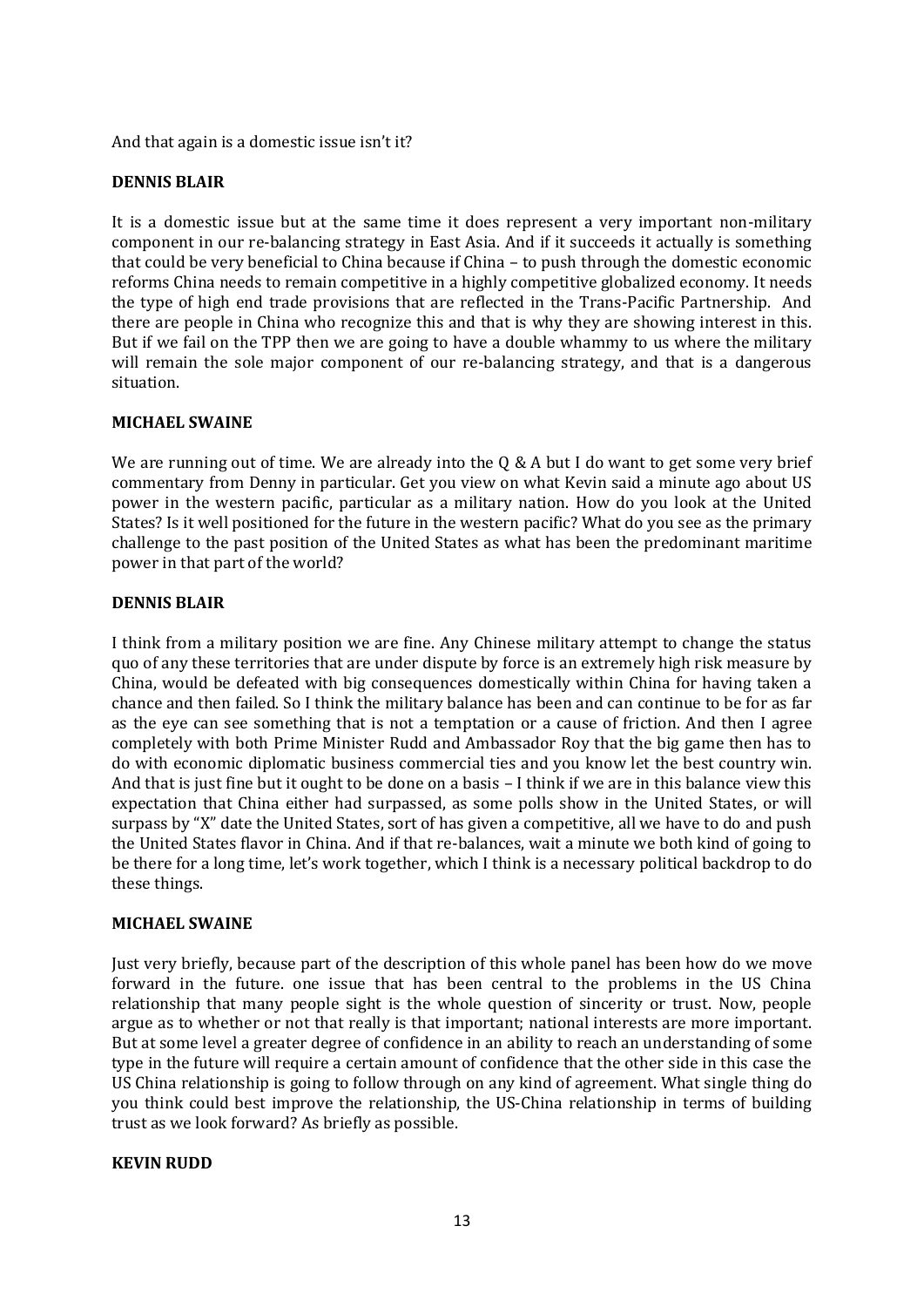Okay, what President Obama did last October I think is good. Have been calling for it for years myself but frankly these two agreements on the avoidance and management of the incidents in the area and incidents at sea is a very large step forward to, frankly, the possibility of conflict by accident. And the extension of those protocols, as I now see early reporting to suggest that they are, to China's engagements with the other, shall I say, other active militaries in the wider region, most particularly between China and Japan.

Final point is this, you cannot declare tomorrow in the People's Daily that as of this Saturday we are going to have strategic trust with the United States. I mean this is a country with two-and-ahalf thousand years of deep strategic thinking based in Sun Tzu's Bingfa and six other military classics that basically says never trust the other bastard, okay? Okay and by the way when I read Von Clausewitz and the rest, quite frankly, there is a Western cannon which says exactly the same. So guess what? Both traditions are pretty pessimistic about human nature on this question. Therefore, my realist response to that, with a little tinge of liberal internationalism to one side, is how do you build strategic trust incrementally over time step by step? And I would simply take one matter at a time and a virtue of the outcome with the president's visit last November is that you got the first of those steps. I can outline about six or seven others that should be taken but all within a frame work of what I describe as constructive realism for a common purpose.

## **MICHAEL SWAINE**

Denny?

## **DENNIS BLAIR**

I think strategic trust is highly overrated.

#### **KEVIN RUDD**

I thought you would say that.

#### **DENNIS BLAIR**

I don't think you need it. I don't think you're going to get it between the United States and China. I agree completely with Prime Minister Rudd that you just work it out an agreement at a time based on realistic expectations and enforceable and verifiable things that you are doing and you move forward.

#### **MICHAEL SWAINE**

Stape?

#### **J. STAPELTON ROY**

I am a little bit more optimistic than Admiral Blair in terms of how you deal with it.

#### **DENNIS BLAIR**

That's not hard.

#### **J. STAPELTON ROY**

Because as a diplomat I put the burden on the military side. The real problem that is driving the growing and strategic mistrust between China and the United States is the fact that China is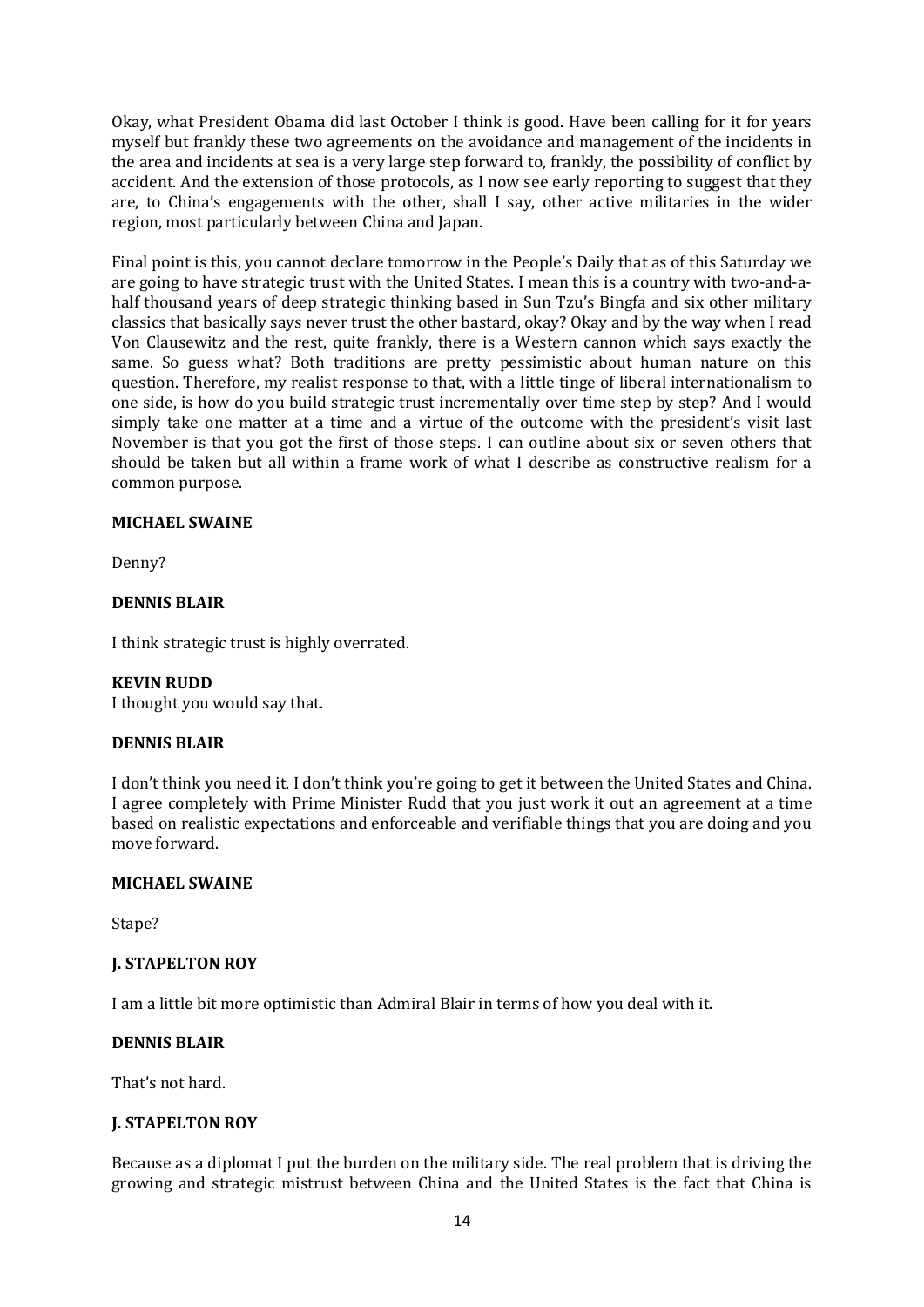building up its military based on the premise that China needs the capabilities to defend itself. And that is beginning to impinge on our ability to maintain the credibly of our alliances in East Asia, which are necessary to remain credible if China's rise is going to be a peaceful one. So the question is, is there some way in the future to enable two powerful militaries to co-exist in the western pacific in ways that don't constantly drive an arms race and a strategic rivalry? So you have to deal with the military component.

But in my judgment it is impossible to deal with it as a purely military question. So you have to deal with it as an issue of grand strategy bringing the political and economic component into it. Why is the political important? Because when we had our breakthrough to China in 1971 and '72, all of a sudden China's assets which had been part of the hostile forces that raid against us became positive assets in our competition with the Soviet Union. In other words, the very same assets changed because of the change in the nature of the political relationship.

So to build trust you have to deal with the military component but you can't solve the problem within the military component alone if you aren't building a political relationship in which you don't see each other as having the intention of aggressing and infringing on the vital interests of the other side.

## **MICHAEL SWAINE**

Great, thank you very much. I am very sorry we have eaten into the  $\alpha \&$  A but I thought that this was an interesting and valuable enough discussion to have us do so. I am not quite sure on how we proceed in terms of – I think I will select the people. Please be brief, as brief as possible. Identify yourself, we are talking less than one minute and we need questions probably addressed to anybody on the dais. Thank you. Yes sir.

## **GARETH EVANS**

From Gareth Evans from Australia. At the risk of being un-circumspect as my compatriot painted me, let me just ask American colleagues, don't we need a mindset change in relation to China? Not just about the imminence of Chinese economic primacy which has been the concentration so far, but also the reality that America's strategic superiority is simply not going to be indefinitely sustainable. How long will it be before we hear any American leader saying at a presidential election campaign what I heard Bill Clinton say at a private function 15 years ago, just after he left the presidency? Namely, America has two choices in the way in which we exercise our huge economic and military power. Choice number one, seek to use it to remain top dog on the global block in perpetuity. Choice number two is to use that enormous economic and military power to create a world in which we will be comfortable living when we are no longer top dog on the global block. My experience is that that kind of language is just not usable language in the American political scene. But if it was used it seems to be it would be enormously helpful in creating the kind of environment we all want to see for the long haul with China. Will the American colleagues please come in?

## **DENNIS BLAIR**

You know it is interesting, I was the commander in chief for the Pacific Command at the zenith of American power when we were the hyperpower and I got to tell you, it didn't feel very hyperpower-ish. You've got problems, you've got things you've got to work. You've got to find your friends. You've got to try to – I mean it's – maybe the PR side of it has to use words like you were talking about but the practical business of exercising your military economic and diplomatic activities in a region is pretty day-to-day deal with lots of country stuff. So maybe it is a case of presentation but I think the United States is not the way it was in 1990 and it is not the way it was in 2000. It is adjusting to the fact that our relative power is diminishing even as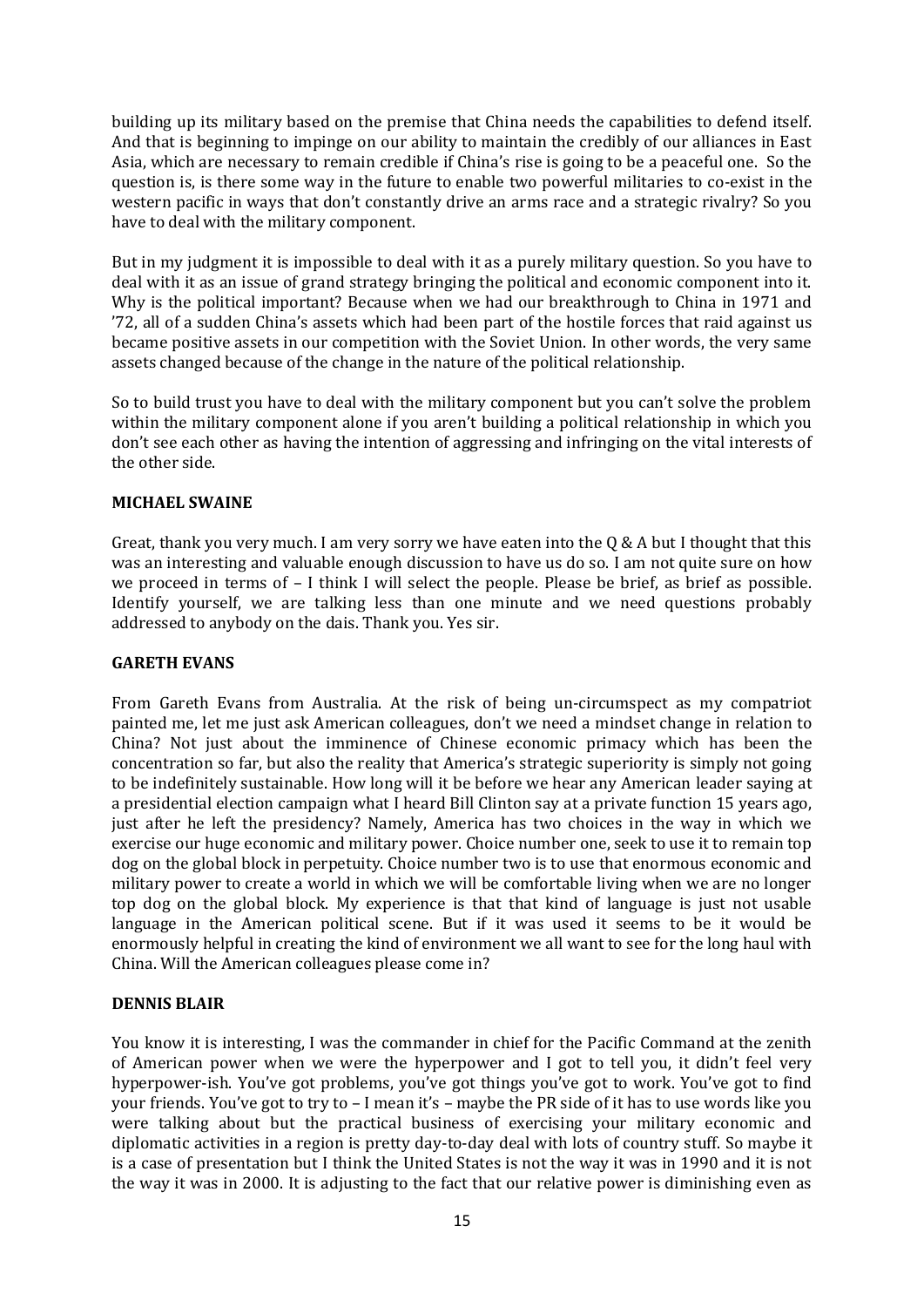our absolute power is probably increasing and that is happening by the force of events. So whether we actually ever put a political tag on it, you politicians know that that is not exactly a winning formula: we're number two, but we're tied for number two. But the reality of how you work is pretty cooperative and not very imperial in my experience.

## **MICHAEL SWAINE**

Thank you. I want to try to get in as many questions as possible. Yes sir.

## **TONG ZHAO**

Tong Zhao from Carnegie Global Tsinghua Center. Just recently the commander of US 7th fleet, Vice Admiral Thomas proposed this new initiative of joint multinational sea patrols lead by other nations and to be supported by the US 7th fleet in South China Sea which was obviously not well received in Beijing because it obviously excludes China from this proposed joint original endeavor. So I was wondering as the most recent example of I guess US re-balance to Asia, how do you think the US should manage its signal-sending to China that can't avoid a Chinese misunderstanding of US strategic intentions. Thank you.

## **MICHAEL SWAINE**

I think that is a question both for Denny and Stape as well.

## **DENNIS BLAIR**

Well I mean China was invited and participated in the room in the Pacific exercises in Hawaii last year. The largest naval exercises. I would think that Chinese participation in exercises in the South China Sea that involved a lot of seafaring nations both on the South China Sea and elsewhere would be a good idea. I think it matters as to what it is you are exercising when you are there. This ought to be concentrated on missions that you are liable to do together, whether it be response to the many disasters in the region, peacekeeping exercises working against piracy the way we are in the Gulf of Aden patrolling the seas so that they are used for lawful purposes and not used for unlawful purposes, and I think that all of that is to the good no matter where you do it: Guam, South China Sea, East China Sea or in Hawaii.

#### **J. STAPELTON ROY**

I will just briefly add, the US approach in the South China Sea essentially rests on freedom of navigation, rule of law and non-use of force. Our secretaries of defense have specifically outlined this type of approach. Rule of law ought to be really pushed by the United States as the core of our approach. Because it will ensure freedom of navigation and China is not opposed to rule of law. You can find statements on their side in which they wish to have a rule of law based approach to the South China Sea. The trouble is there is some domestic disputes in China over whether or not that is appropriate if China has more expansive claims. If you take this approach you can have various military patrols in the area which are compatible with the commitment of all of the countries in the Declaration on the Conduct of parties in the South China Sea that they all signed in 2001 to not use force, to resolve problems through peaceful means.

If that is the case, naval forces can operate in the region without threatening anybody else but they can also serve as the deterrent to countries that might want to use force to settle these problems. So there is a framework within which one can deal with this, but it involves things such as negotiating a code of conduct in the South China Sea which all of the countries including China are committed to but they haven't yet brought to fruition.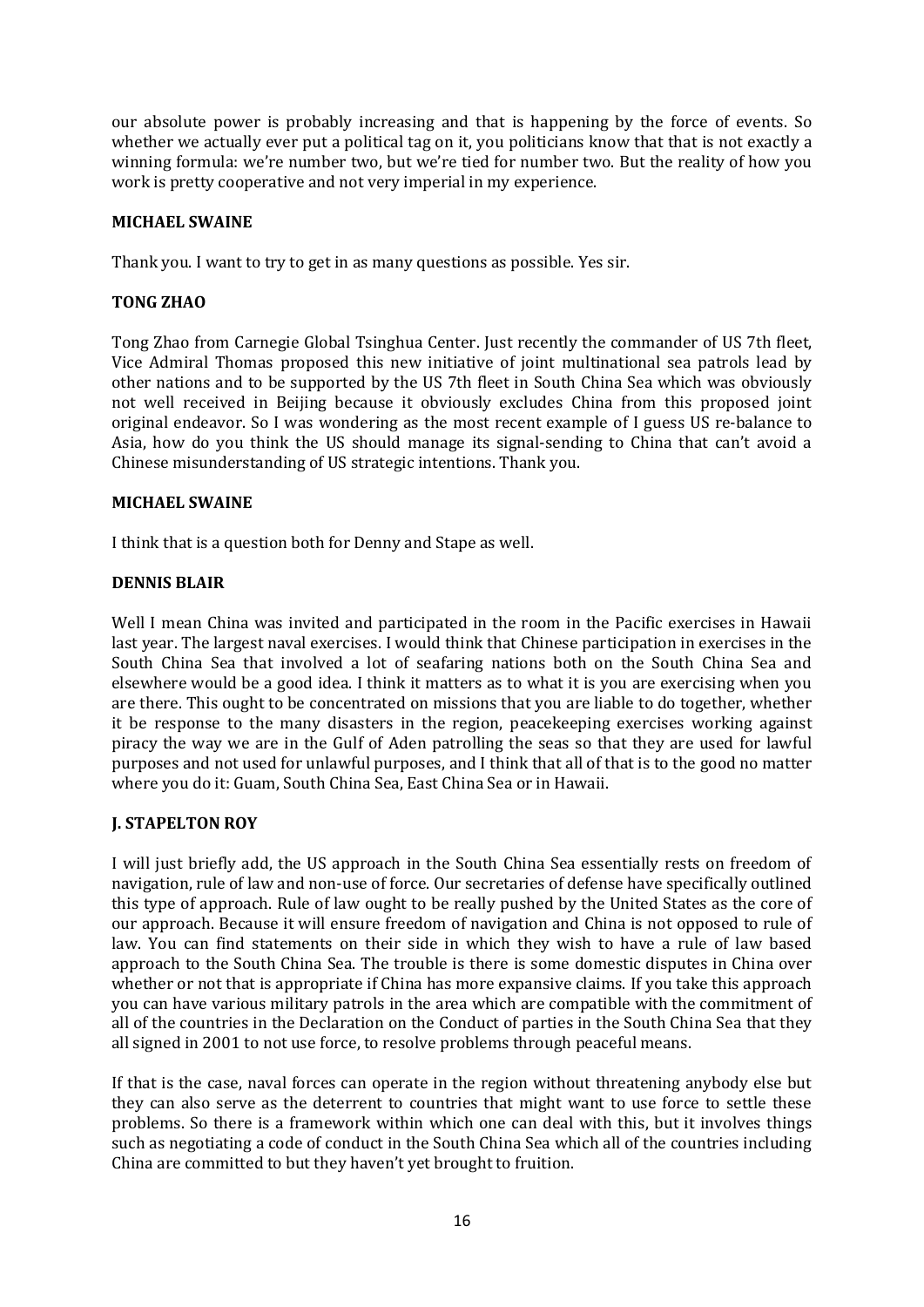## **MICHAEL SWAINE**

Thanks Stapelton. Will?

#### **WILL NORRIS**

Will Norris from the Carnegie Endowment. Being that this is a conference on nuclear weapons I want to inject a little bit of nuclear thinking into this particular panel. I wanted to hear your thoughts on what I think is a very low probability to event but significant nonetheless were it to occur. If you can tell us your reflections a little bit about where the most likely points of convectional conflict between the United States and China lie over the next decade or 15 years? And then within those conventional conflicts, what you see is the most likely potential pathways to a nuclear escalation?

## **DENNIS BLAIR**

I think the chances of nuclear exchange between the United States and China are somewhere between nil and zero. I just don't see the ideological reasons which underlay a large part of the Cold War, the theoretical considerations on both sides or the geopolitical issues in the region. I am getting to the level that neither country is going to risk the destruction of a retaliatory strike in order to solve. It is just incomprehensible. I would say that some of the same rationale thankfully is leading over into the cyber level where the chance of damage on a wide scale, civil attacks using cyber are equally destructive and I would hope that it would also go into the space regime as well, where there could be a lot of damage to everybody if war escalated to that.

And as I said, on the particular issues that are between us, we've sort of worked out military standoffs that make the initiation of conventional war not worth it for either side. So I don't think we're going to get into a war with China, much less a nuclear war.

## **KEVIN RUDD**

I think there's a huge wisdom in what the admiral has just said. The Chinese nuclear doctrine on No First Use is so deeply entrenched within the political and military establishment in China that it's almost biological, so that's the first point. But can I just say that a very smart way to entrench that for the future, given that I'm in Washington, is please get the Senate to ratify the Comprehensive Test Ban Treaty. Just please. Please.

#### **J. STAPLETON ROY**

Could we throw the Law of the Sea Convention in also?

#### **KEVIN RUDD**

And before we go onto that state, I bit my tongue when the Americans said the Chinese were doing well in observing elements of international maritime laws, can you please get the Senate to ratify UNCLOS, and when you're at it, when you're at it get the Senate also to think about China's quota at the IMF. Because if you're worried about the emergence of an Asian infrastructure investment bank, this is in part a Chinese geopolitical reaction to the door being slammed in China's face over expanded mandates or expanded quotas both at the Bank and the Fund. And so please, just fix that.

#### **MICHAEL SWAINE**

Done.

## **KEVIN RUDD**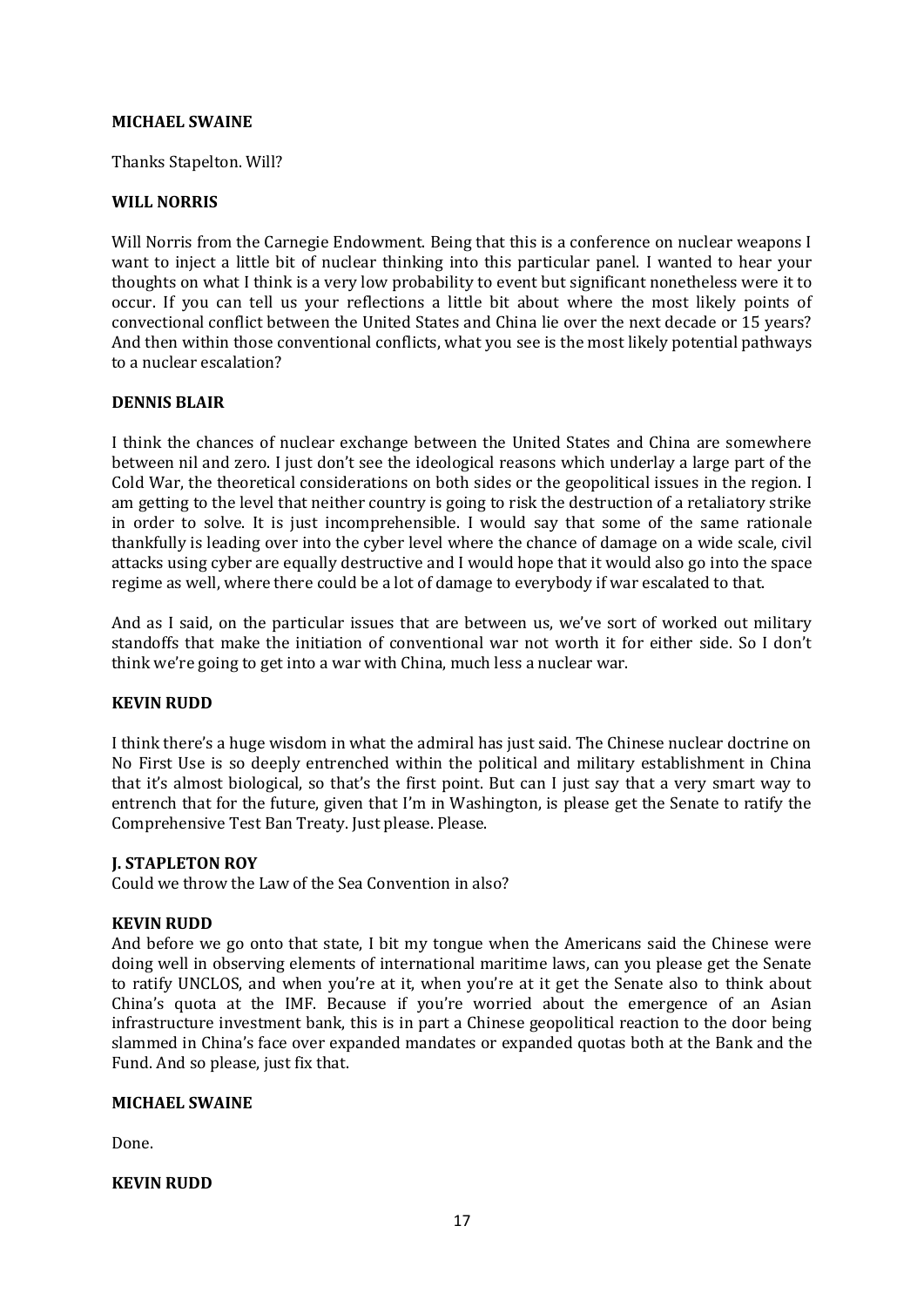And as an American ally, I'm sick and tired of going to Capitol Hill and Americans say, "Well Kevin, you know that's just not going to happen." Well, you might have been able to say that once, but the rest of us, as your allies and friends in the region are saying, "Guys, it can't just be that way for reasons of American domestic politics." These are big questions affecting all of us.

## **MICHAEL SWAINE**

Yep, yep. Amen.

## **J. STAPLETON ROY**

Michael, let me just throw in one point.

## **MICHAEL SWAINE**

Very briefly.

## **J. STAPLETON ROY**

We did not get into direct conflict with the Soviet Union during the Cold War, in part because neither side knew how to manage escalation. The same constraints will apply to us and China in terms of direct conflict. The danger is proxy conflicts, where they back a party that is attacking someone else and we support the other side. Proxy wars took place throughout the Cold War and there is a danger of proxy wars taking place in East Asia

#### **MICHAEL SWAINE**

My apologies to both groups of people in the wings. With the lights here, I was not as aware as I should be. Sir, over there, and then I'll go over here, but we're fast running out of time so you'll have to be very brief, please.

#### **ZAFAR JASPAL**

My name is Zafar Jaspal and I am from Pakistan's Quaid-i-Azam University. My question is straight to Dennis Blair. [unclear] you have talked about the rebalancing and we have heard these kinds of things. In this changing world, is the United States going to rely on its allies in this region? Especially when many of the United States strategic partnerships in the Asia have a big economic interest with China, like 80 plus billion – I am talking with reference to India – and when President Obama was visiting India they didn't show the Agni-V. In such a situation, how do you understand your allies' potential to multiply your potential in order to balance?

#### **DENNIS BLAIR**

I think we've been working with our allies and partners pretty skillfully in East Asia over the years and I expect that to continue. And from the allies' and partners' point of view themselves, I think Prime Minister Rudd's idea that they can walk and chew gum at the same time is a pretty good one, so I think we can do it.

#### **MICHAEL SWAINE**

I'm afraid this is the last question, over here please.

#### **MUHAMMAD UMAR**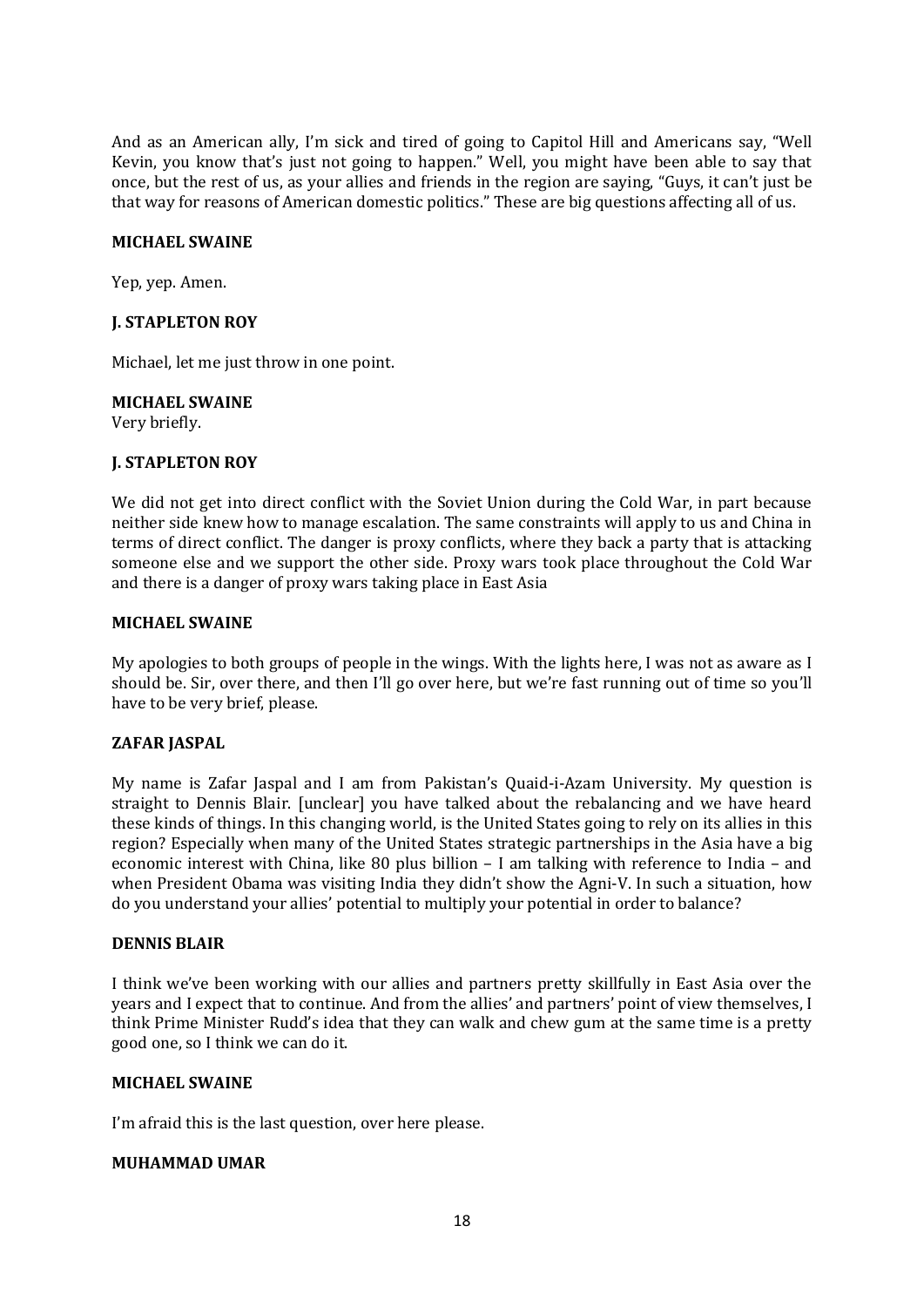Okay, just, kind of, from the Chinese perspective you know, when you see …

#### **MICHAEL SWAINE**

Can you identify yourself please?

#### **MUHAMMAD UMAR**

Oh, sorry. My name is Muhammad Umar, National Defence University Islamabad. From the Chinese perspective, when you see defense deals taking place with India, the largest Chinese neighbor, and maritime deals taking place, isn't that seen as a challenge by the Chinese to their growing regional influence? And secondly, Prime Minister referred to the Chinese-Russian alliance as a strategic alliance, do we see that –

## **KEVIN RUDD**

I didn't use the word alliance.

## **MICHAEL SWAINE**

No, he didn't say alliance.

#### **MUHAMMAD UMAR**

Oh, sorry, well, if the disputes continue between China and Russia with Japan, the territorial disputes, do we see that expanding, that alliance? Or do we see an alliance taking place?

#### **MICHAEL SWAINE**

Well these are big questions for which we have zero time, so can anybody make a very brief comment on either of those two questions? If not, we're going to have to have this off to the side.

#### **DENNIS BLAIR**

I think the point to be made is that there is a new dynamic, I think Asia and the world in general is much more networked than it is the old hub and spoke – and to this extent, Gareth, I think it's true that the United States doesn't sit like the spider in the center of the web and just send signals out, it's a much more complex relationship involve cross relationships which in many cases are as important as the relationship with the United States. So I think that the United States is going to have to get into the game of there being many power centers, many different, more subtle ways of operating than just sitting in Washington, making a policy, and then telling each of our allies or partners what it is.

#### **MICHAEL SWAINE**

Thank you. Thank you.

#### **KEVIN RUDD**

This year's September summit between President Obama and President Xi Jinping is highly significant. It's the third in terms of summits since this new Chinese president has been in, it's the first official visit – make the most of it. Because in the Chinese system, I go back to my very first comments here today, this leader has, I won't say unprecedented but near-unprecedented political authority, and if new strategic frameworks are possible in areas where you could build